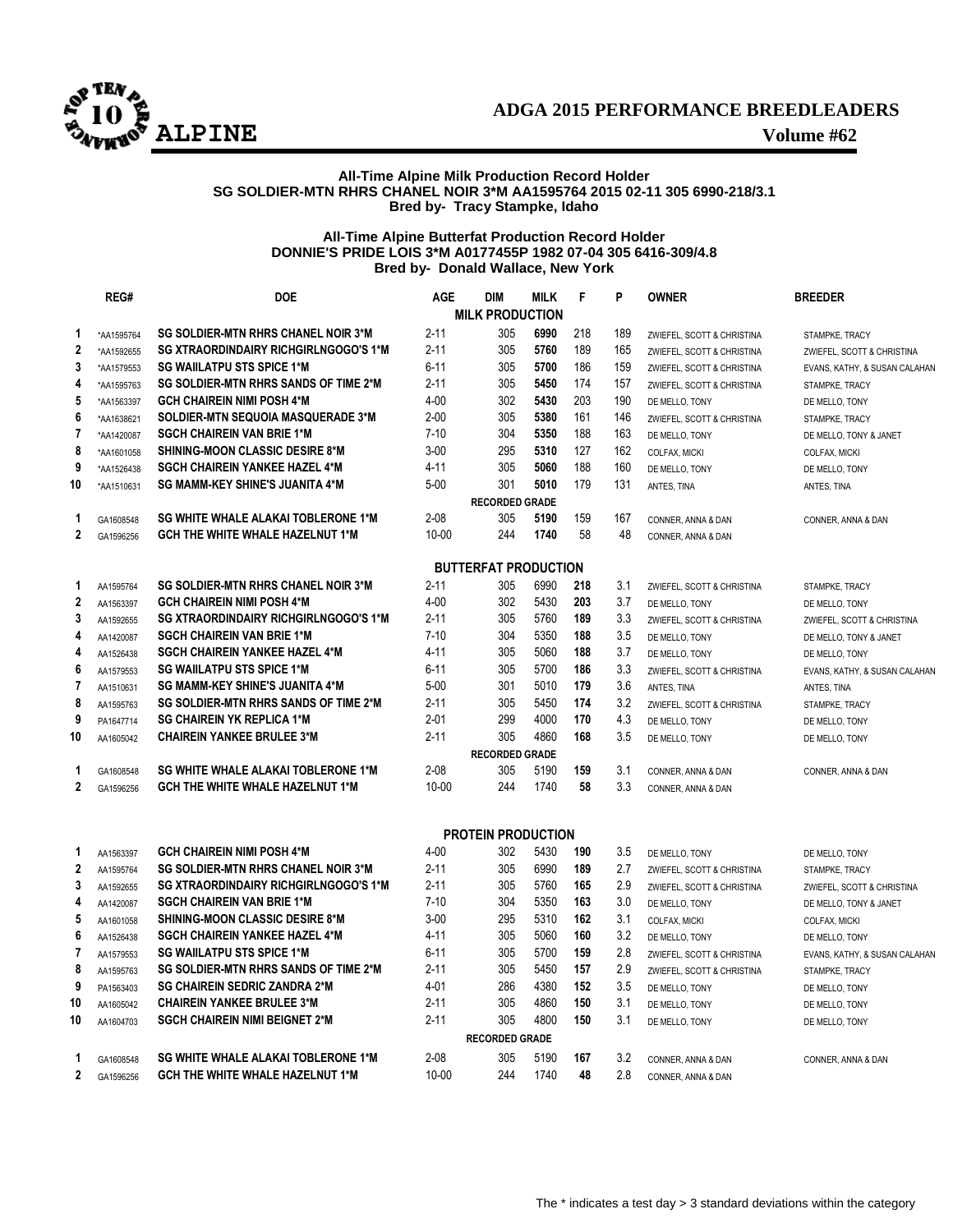

# **ADGA 2015 PERFORMANCE BREEDLEADERS LAMANCHA Volume #62**

## **All-Time LaMancha Milk Production Record Holder TYLER MT. MAY'S PRISCILLA 2\*M AL0618876 1991 05-00 253 5400-178/3.3-194/3.6 Bred by- Carol Sue Burdette, West Virginia**

## **All-Time LaMancha Butterfat Production Record Holder SGCH OAKS WHISPER TAFFETA 3\*M PL1287007 2007 3-11 292-4720-292/6.2-164/3.5 Bred by- Sara A Stewart, Missouri**

|    | REG#      | <b>DOE</b>                                 | <b>AGE</b> | <b>DIM</b> | <b>MILK</b>                 | F   | P   | <b>OWNER</b>                 | <b>BREEDER</b>            |
|----|-----------|--------------------------------------------|------------|------------|-----------------------------|-----|-----|------------------------------|---------------------------|
|    |           |                                            |            |            | <b>MILK PRODUCTION</b>      |     |     |                              |                           |
| 1  | AL1632283 | <b>SG LOVE ACRES HANK'S CONSTANCE 2*M</b>  | $1 - 11$   | 303        | 4310                        | 117 | 123 | LOVE, TANIA                  | LOVE, TANIA               |
| 2  | PL1549622 | <b>SGCH BLUE MOON RANCH PT BLONDIE 4*M</b> | 4-01       | 298        | 3790                        | 127 | 116 | HITTNER, GLENN & SHARON      | HITTNER, GLENN & SHARON   |
| 2  | PL1506721 | <b>GCH MINT*LEAF KAITY 1*M</b>             | $4 - 10$   | 305        | 3790                        | 120 | 110 | MACKE, DEBRA L               | MATTHYS, JULIE & KYLE     |
| 4  | PL1550376 | <b>SGCH LUCKY*STAR'S LX BARANI 5*M</b>     | $4 - 00$   | 305        | 3600                        | 140 | 118 | HOY, JUDITH & DONALD         | HOY, JUDITH & DONALD      |
| 4  | PL1519208 | SGCH LUCKY*STAR'S LX APRIL FOOL 9*M        | $4 - 11$   | 305        | 3600                        | 159 | 105 | SILVA, CINDY L               | HOY, JUDITH & DONALD      |
| 6  | PL1547727 | <b>SGCH CALICO PATCH OREO COOKIE 1*M</b>   | $3 - 09$   | 305        | 3580                        | 130 | 121 | NAGEL, SAMANTHA JO           | NAGEL, SAMANTHA JO        |
| 6  | PL1501272 | LAND-OF-PURE-DELIGHT Z SUZETTE 1*M         | $5 - 10$   | 305        | 3580                        | 125 | 104 | KIRSCH, DIANE & WAYNE CULLEN | SOWERS, JANET             |
| 8  | PL1561733 | <b>SG TIAMET ORION DIGITAL 11*M</b>        | $3 - 11$   | 282        | 3570                        | 115 | 103 | PANUSKA, SHERRY              | PANUSKA, RYAN             |
| 9  | PL1559729 | SG LUCKY*STAR'S TA B MADDENING 6*M         | $4 - 00$   | 305        | 3560                        | 129 | 104 | ALLEN, FELECIA               | HOY, JUDITH & DONALD      |
| 10 | AL1559723 | <b>SG DAITE EAN 'S CARAMEL CREME 3*M</b>   | $4 - 00$   | 304        | 3520                        | 140 | 110 | SHIRLEY, SILVIA              | JOHNSON, MAUREEN          |
|    |           |                                            |            |            | <b>RECORDED GRADE</b>       |     |     |                              |                           |
|    |           |                                            |            |            |                             |     |     |                              |                           |
| 1  | GL1655347 | <b>HARMONY GOATS NB FRUITCAKE 1*M</b>      | $2 - 02$   | 235        | 1950                        | 76  | 58  | SHIRLEY, SILVIA              | SHIRLEY, SILVIA           |
|    |           |                                            |            |            |                             |     |     |                              |                           |
|    |           |                                            |            |            | <b>BUTTERFAT PRODUCTION</b> |     |     |                              |                           |
| 1  | PL1519208 | <b>SGCH LUCKY*STAR'S LX APRIL FOOL 9*M</b> | $4 - 11$   | 305        | 3600                        | 159 | 4.4 | SILVA, CINDY L               | HOY, JUDITH & DONALD      |
| 2  | PL1514186 | <b>SGCH ROCKIN-CB RZA ASSAM 7*M</b>        | $4 - 11$   | 305        | 3480                        | 151 | 4.3 | SILVA, CINDY L & ROBERT L    | SILVA, CINDY L & ROBERT L |
| 2  | AL1633218 | <b>SG YORK MTN. ELOQUENT SOLITUDE 6*M</b>  | $1 - 10$   | 287        | 3360                        | 151 | 4.5 | <b>BONIFIELD, CINDY</b>      | BONIFIELD, CINDY          |
| 4  | AL1669214 | <b>SGCH BLUE MOON RANCH AD ELECTRA 2*M</b> | $1 - 1$    | 305        | 3200                        | 142 | 4.4 | HITTNER, GLENN & SHARON      | HITTNER, GLENN & SHARON   |
| 5  | PL1550376 | <b>SGCH LUCKY*STAR'S LX BARANI 5*M</b>     | $4 - 00$   | 305        | 3600                        | 140 | 3.9 | HOY, JUDITH & DONALD         | HOY, JUDITH & DONALD      |
| 5  | AL1559723 | <b>SG DAITE EAN 'S CARAMEL CREME 3*M</b>   | $4 - 00$   | 304        | 3520                        | 140 | 4.0 | SHIRLEY, SILVIA              | JOHNSON, MAUREEN          |
| 7  | AL1554136 | GCH ROCKIN-CB RZ BELIZZE 5*M               | $3 - 11$   | 305        | 3290                        | 136 | 4.1 | SILVA, CINDY L & ROBERT L    | SILVA, CINDY L & ROBERT L |
| 8  | PL1642047 | <b>SG TEMPO BEATRIX 11*M</b>               | $1 - 10$   | 283        | 3390                        | 132 | 3.9 | BONIFIELD, CINDY             | ACTON DVM, LAUREN L       |
| 9  | PL1547727 | <b>SGCH CALICO PATCH OREO COOKIE 1*M</b>   | $3 - 09$   | 305        | 3580                        | 130 | 3.6 | NAGEL, SAMANTHA JO           | NAGEL, SAMANTHA JO        |
| 10 | PL1559729 | SG LUCKY*STAR'S TA B MADDENING 6*M         | $4 - 00$   | 305        | 3560                        | 129 | 3.6 | ALLEN, FELECIA               | HOY, JUDITH & DONALD      |
|    |           |                                            |            |            |                             |     |     |                              |                           |
|    |           |                                            |            |            | <b>RECORDED GRADE</b>       |     |     |                              |                           |
| 1  | GL1655347 | <b>HARMONY GOATS NB FRUITCAKE 1*M</b>      | $2 - 02$   | 235        | 1950                        | 76  | 3.9 | SHIRLEY, SILVIA              | SHIRLEY, SILVIA           |
|    |           |                                            |            |            |                             |     |     |                              |                           |
|    |           |                                            |            |            | <b>PROTEIN PRODUCTION</b>   |     |     |                              |                           |
| 1  | AL1632283 | <b>SG LOVE ACRES HANK'S CONSTANCE 2*M</b>  | $1 - 11$   | 303        | 4310                        | 123 | 2.9 | LOVE, TANIA                  | LOVE, TANIA               |
| 2  | PL1547727 | <b>SGCH CALICO PATCH OREO COOKIE 1*M</b>   | $3-09$     | 305        | 3580                        | 121 | 3.4 | NAGEL, SAMANTHA JO           | NAGEL, SAMANTHA JO        |
| 3  | PL1550376 | <b>SGCH LUCKY*STAR'S LX BARANI 5*M</b>     | $4 - 00$   | 305        | 3600                        | 118 | 3.3 | HOY, JUDITH & DONALD         | HOY, JUDITH & DONALD      |
| 4  | PL1549622 | <b>SGCH BLUE MOON RANCH PT BLONDIE 4*M</b> | $4 - 01$   | 298        | 3790                        | 116 | 3.1 | HITTNER, GLENN & SHARON      | HITTNER, GLENN & SHARON   |
| 5  | AL1633218 | <b>SG YORK MTN. ELOQUENT SOLITUDE 6*M</b>  | $1-10$     | 287        | 3360                        | 114 | 3.4 | BONIFIELD, CINDY             | BONIFIELD, CINDY          |
| 6  | PL1642047 | <b>SG TEMPO BEATRIX 11*M</b>               | $1 - 10$   | 283        | 3390                        | 113 | 3.3 | BONIFIELD, CINDY             | ACTON DVM, LAUREN L       |
| 6  | AL1632282 | <b>SG LOVE ACRES HANK'S VIOLET 2*M</b>     | $1 - 11$   | 304        | 3220                        | 113 | 3.5 | LOVE, TANIA                  | LOVE, TANIA               |
| 8  | PL1588809 | <b>SGCH THREE BRIDGES WT TEA TIME 3*M</b>  | $3 - 00$   | 284        | 3340                        | 112 | 3.4 | DONOGHUE, ALEXANDER          | DONOGHUE, ALEXANDER       |
| 9  | AL1554136 | <b>GCH ROCKIN-CB RZ BELIZZE 5*M</b>        | $3 - 11$   | 305        | 3290                        | 111 | 3.4 | SILVA, CINDY L & ROBERT L    | SILVA, CINDY L & ROBERT L |
| 10 | PL1506721 | <b>GCH MINT*LEAF KAITY 1*M</b>             | 4-10       | 305        | 3790                        | 110 | 2.9 | MACKE, DEBRA L               | MATTHYS, JULIE & KYLE     |
| 10 | AL1559723 | <b>SG DAITE EAN 'S CARAMEL CREME 3*M</b>   | $4 - 00$   | 304        | 3520                        | 110 | 3.1 | SHIRLEY, SILVIA              | JOHNSON, MAUREEN          |
|    |           |                                            |            |            | <b>RECORDED GRADE</b>       |     |     |                              |                           |
| 1  | GL1655347 | <b>HARMONY GOATS NB FRUITCAKE 1*M</b>      | $2 - 02$   | 235        | 1950                        | 58  | 3.0 | SHIRLEY, SILVIA              |                           |
|    |           |                                            |            |            |                             |     |     |                              | SHIRLEY, SILVIA           |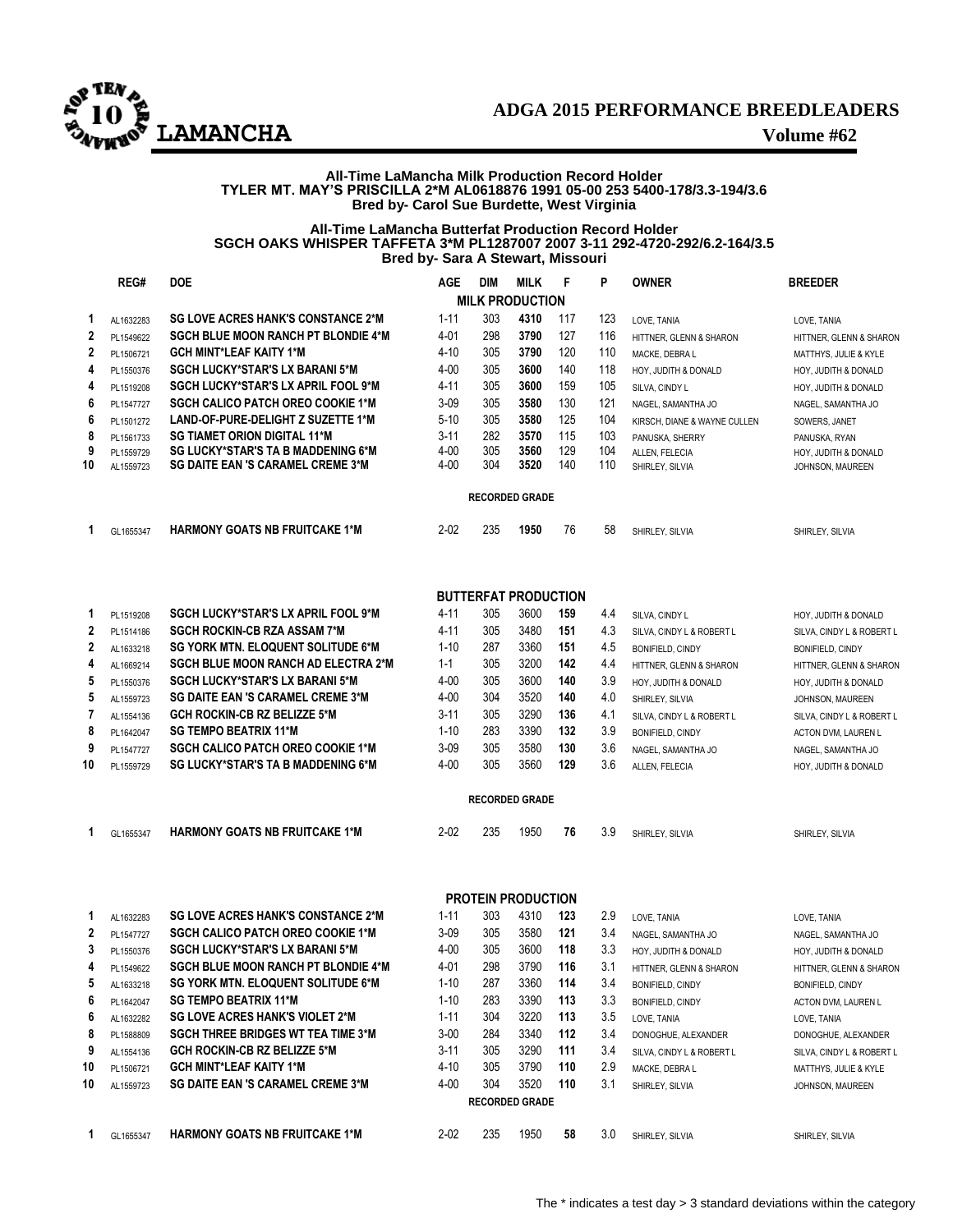

# **ADGA 2015 PERFORMANCE BREEDLEADERS**

# **All-Time NIGERIAN DWARF Milk Production Record Holder AGS JOBI FAWN 4\*M PD1360584 2006 03-10 305 1720-92/5.3-64/3.7 Bred by- Mrs. J B Jelke, Texas**

# **All-Time NIGERIAN DWARF Butterfat Production Record Holder GCH CHENANGO-HILLS I P GODDESS 2\*M PD1374274 2012 05-10 305 1630-118/7.2-72/4.4 Bred by- David Funk, New York**

|              | REG#      | <b>DOE</b>                                   | AGE                    | DIM | <b>MILK</b> | F   | P  | <b>OWNER</b>          | <b>BREEDER</b>        |
|--------------|-----------|----------------------------------------------|------------------------|-----|-------------|-----|----|-----------------------|-----------------------|
|              |           |                                              | <b>MILK PRODUCTION</b> |     |             |     |    |                       |                       |
|              | PD1587495 | <b>SGCH FARM OLDESOUTH DIVA DIAMOND 4*M</b>  | $3 - 00$               | 305 | 1510        | 106 | 60 | <b>BABB, TERRY L</b>  | <b>BABB, TERRY L</b>  |
| $\mathbf{2}$ | PD1606589 | <b>SGCH CEDAR VIEW ISABELLA 4*M</b>          | $2 - 10$               | 305 | 1380        | 95  | 60 | <b>INMAN, DEBRA K</b> | <b>INMAN, DEBRAK</b>  |
| 3            | PD1587498 | <b>SGCH FARM OLDESOUTH SR CUPPUCCINO 3*M</b> | $3 - 00$               | 305 | 1340        | 114 | 57 | <b>BABB. TERRY L</b>  | <b>BABB, TERRY L</b>  |
| 3            | PD1489314 | <b>SGCH ROSASHARN GX UDIAMOND 3*M</b>        | $6 - 00$               | 302 | 1340        | 91  | 51 | <b>BABB. TERRY L</b>  | PETERSEN, ANNE        |
| 5            | PD1594691 | <b>SGCH CEDAR VIEW FORTUNATA 3*M</b>         | $3 - 00$               | 305 | 1320        | 83  | 57 | <b>INMAN, DEBRA K</b> | <b>INMAN, DEBRAK</b>  |
| 6            | PD1572877 | <b>SG FARM OLDESOUTH SUNSHINE 2*M</b>        | $4 - 00$               | 305 | 1290        | 92  | 56 | BABB. TERRY L         | <b>BABB, TERRY L</b>  |
|              | PD1637669 | <b>SG AGS MUSTANG CREEK JINGLE BELLS 1*M</b> | $4 - 02$               | 305 | 1280        | 98  | 55 | SARGENT, MELISSA      | SIGLOH, JACKIE        |
|              | PD1478619 | <b>SGCH URBAN ACRES WC RAINY DAY 2*M</b>     | $6 - 00$               | 305 | 1280        | 88  | 53 | WILLIAMS, JENA        | <b>WILLIAMS, JENA</b> |
| 9            | PD1535135 | AL THUNDER PC PATIENCE 1*M                   | $4 - 05$               | 305 | 1260        | 68  | 54 | FIKE, BEVERLY         | <b>KRALIK, ROBIN</b>  |
| 10           | PD1592228 | <b>CASTLE ROCK LOTUS 2*M</b>                 | $3 - 00$               | 305 | 1250        | 88  | 59 | STAVELEY. CLARE M.    | <b>HAWKINS, SARAH</b> |
|              |           |                                              |                        |     |             |     |    |                       |                       |

# **BUTTERFAT PRODUCTION**

|                | PD1587498 | <b>SGCH FARM OLDESOUTH SR CUPPUCCINO 3*M</b> | $3 - 00$ | 305 | 1340 | 114 | 8.5 | <b>BABB. TERRY L</b>  | <b>BABB. TERRY L</b>  |
|----------------|-----------|----------------------------------------------|----------|-----|------|-----|-----|-----------------------|-----------------------|
| $\overline{2}$ | PD1587495 | <b>SGCH FARM OLDESOUTH DIVA DIAMOND 4*M</b>  | $3 - 00$ | 305 | 1510 | 106 | 7.0 | <b>BABB. TERRY L</b>  | BABB, TERRY L         |
| 3              | PD1637669 | <b>SG AGS MUSTANG CREEK JINGLE BELLS 1*M</b> | $4 - 02$ | 305 | 1280 | 98  | 7.7 | SARGENT, MELISSA      | SIGLOH, JACKIE        |
| 4              | PD1606589 | <b>SGCH CEDAR VIEW ISABELLA 4*M</b>          | $2 - 10$ | 305 | 1380 | 95  | 6.9 | <b>INMAN, DEBRAK</b>  | <b>INMAN, DEBRAK</b>  |
| 5              | PD1651736 | <b>SG FARM OLDESOUTH M SUN BRIGHT 4*M</b>    | 1-10     | 305 | 1040 | 94  | 9.0 | <b>BABB. TERRY L</b>  | <b>BABB. TERRY L</b>  |
| 6              | PD1572877 | <b>SG FARM OLDESOUTH SUNSHINE 2*M</b>        | $4 - 00$ | 305 | 1290 | 92  | 7.  | <b>BABB. TERRY L</b>  | <b>BABB. TERRY L</b>  |
|                | PD1489314 | <b>SGCH ROSASHARN GX UDIAMOND 3*M</b>        | $6 - 00$ | 302 | 1340 | 91  | 6.8 | <b>BABB. TERRY L</b>  | PETERSEN, ANNE        |
| 8              | PD1478619 | <b>SGCH URBAN ACRES WC RAINY DAY 2*M</b>     | $6 - 00$ | 305 | 1280 | 88  | 6.9 | WILLIAMS, JENA        | WILLIAMS, JENA        |
| 8              | PD1592228 | <b>CASTLE ROCK LOTUS 2*M</b>                 | $3 - 00$ | 305 | 1250 | 88  | 7.0 | STAVELEY. CLARE M.    | <b>HAWKINS, SARAH</b> |
| 10             | PD1594691 | <b>SGCH CEDAR VIEW FORTUNATA 3*M</b>         | $3 - 00$ | 305 | 1320 | 83  | 6.3 | <b>INMAN, DEBRA K</b> | <b>INMAN, DEBRAK</b>  |

|    |           |                                              | <b>PROTEIN PRODUCTION</b> |     |      |    |     |                       |                       |
|----|-----------|----------------------------------------------|---------------------------|-----|------|----|-----|-----------------------|-----------------------|
|    | PD1587495 | <b>SGCH FARM OLDESOUTH DIVA DIAMOND 4*M</b>  | $3 - 00$                  | 305 | 1510 | 60 | 4.0 | <b>BABB. TERRY L</b>  | <b>BABB. TERRY L</b>  |
|    | PD1606589 | <b>SGCH CEDAR VIEW ISABELLA 4*M</b>          | $2 - 10$                  | 305 | 1380 | 60 | 4.3 | INMAN, DEBRA K        | <b>INMAN, DEBRAK</b>  |
| 3  | PD1592228 | <b>CASTLE ROCK LOTUS 2*M</b>                 | $3 - 00$                  | 305 | 1250 | 59 | 4.7 | STAVELEY. CLARE M.    | <b>HAWKINS, SARAH</b> |
| 4  | PD1626576 | <b>SG STAYAWHILE BS MICA BLACK 2*M</b>       | $2 - 03$                  | 305 | 1220 | 58 | 4.8 | POOLE. LISA           | MCDOWELL, JODI        |
| 5  | PD1587498 | <b>SGCH FARM OLDESOUTH SR CUPPUCCINO 3*M</b> | $3 - 00$                  | 305 | 1340 | 57 | 4.3 | <b>BABB, TERRY L</b>  | <b>BABB. TERRY L</b>  |
| 5  | PD1594691 | <b>SGCH CEDAR VIEW FORTUNATA 3*M</b>         | $3 - 00$                  | 305 | 1320 | 57 | 4.3 | INMAN, DEBRA K        | <b>INMAN, DEBRAK</b>  |
|    | PD1572877 | <b>SG FARM OLDESOUTH SUNSHINE 2*M</b>        | $4 - 00$                  | 305 | 1290 | 56 | 4.3 | <b>BABB. TERRY L</b>  | <b>BABB. TERRY L</b>  |
| 8  | PD1637669 | <b>SG AGS MUSTANG CREEK JINGLE BELLS 1*M</b> | $4 - 02$                  | 305 | 1280 | 55 | 4.3 | SARGENT, MELISSA      | SIGLOH, JACKIE        |
| 9  | PD1535135 | AL THUNDER PC PATIENCE 1*M                   | 4-05                      | 305 | 1260 | 54 | 4.3 | FIKE, BEVERLY         | <b>KRALIK, ROBIN</b>  |
| 10 | PD1478619 | <b>SGCH URBAN ACRES WC RAINY DAY 2*M</b>     | $6 - 00$                  | 305 | 1280 | 53 | 4.1 | <b>WILLIAMS, JENA</b> | <b>WILLIAMS, JENA</b> |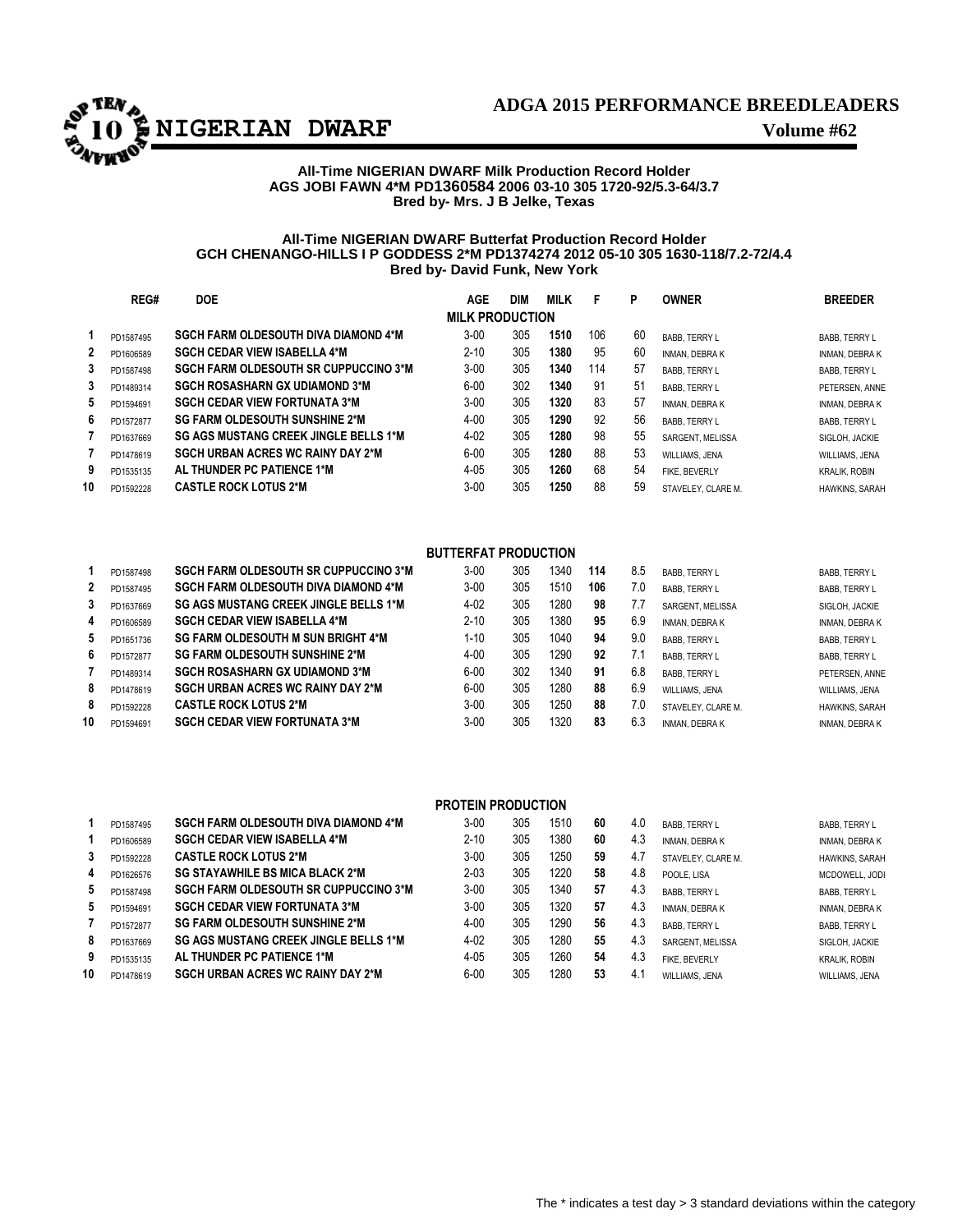

# **ADGA 2015 PERFORMANCE BREEDLEADERS**

## **All-Time NUBIAN Milk Production Record Holder SG SKYHILL'S ELISHA 7\*M PN0904515 1996 02-09 302 5940-303/5.1-216/3.6 Bred by- Skyhill Farms, California**

**All-Time Nubian Butterfat Production Record Holder & All-Time Breed Butterfat Production Record Holder PACEM FAUN'S FOLLY 2\*M PN0324844 1984 4-02 304-5160-384/7.4 Bred by- Mr. & Mrs. Max C. Prinsen, Washington**

|                         | REG#       | <b>DOE</b>                                     | AGE      | DIM                         | <b>MILK</b> | F   | P   | <b>OWNER</b>                    | <b>BREEDER</b>                  |
|-------------------------|------------|------------------------------------------------|----------|-----------------------------|-------------|-----|-----|---------------------------------|---------------------------------|
|                         |            |                                                |          | <b>MILK PRODUCTION</b>      |             |     |     |                                 |                                 |
| 1                       | *PN1519288 | <b>SGCH TAMRIS FARM SAPPHIRE 10*M</b>          | 4-10     | 305                         | 3820        | 212 | 146 | VALLEY, TAMMY                   | VALLEY, TAMMY                   |
| 2                       | PN1538639  | <b>SG 2-G FARM CA RAPHAEL 3*M</b>              | $4 - 11$ | 304                         | 3720        | 185 | 143 | COOPER, JANET L                 | COOPER, JANET L                 |
| 3                       | *PN1511986 | <b>SG HOANBU EXOD SIERRA MIST 2*M</b>          | $5-02$   | 305                         | 3710        | 188 | 140 | WILKINS FAMILY, DAVID L         | <b>BUROKER, HOLLY A</b>         |
| 4                       | *PN1463732 | <b>GODDARD FARM BLUSHING PENNY 3*M</b>         | $7 - 01$ | 305                         | 3700        | 171 | 159 | GODDARD, NOAH L & SUE A         | GODDARD, NOAH L & SUE A         |
| 5                       | *PN1594777 | <b>GODDARD FARM BORACAY 4*M</b>                | $3 - 00$ | 305                         | 3640        | 172 | 157 | GODDARD, NOAH L & SUE A         | GODDARD, NOAH L & SUE A         |
| 6                       | AN1544599  | <b>SGCH BEGLEY'S TROUBLED ACRE BOOBETT 2*M</b> | 5-11     | 291                         | 3460        | 199 | 135 | BEGLEY, LISA, FELECIA, & JOSHUA | BEGLEY, LISA, FELECIA, & JOSHUA |
| 7                       | PN1556835  | <b>SG CROW'S DAIRY BLUE SPARKLES 5*M</b>       | $4 - 00$ | 291                         | 3390        | 189 | 122 | PATTISON, ROBERT & ANNABELLE    | <b>CROW'S DAIRY</b>             |
| 8                       | PN1517760  | <b>SGCH BEGLEY'S-TROUBLED-ACRE SKDLBUT 3*M</b> | $4 - 11$ | 269                         | 3360        | 230 | 130 | BEGLEY, LISA, FELECIA, & JOSHUA | BEGLEY, LISA, FELECIA, & JOSHUA |
| 9                       | PN1572410  | <b>SG 2-G FARM IRISA 5*M</b>                   | $4 - 00$ | 300                         | 3290        | 162 | 115 | COOPER, JANET L                 | COOPER, JANET L                 |
| 10                      | PN1614504  | <b>SG CREE FARM SS GLORY 3*M</b>               | 3-01     | 305                         | 3270        | 187 | 111 | CREE, LISA & GARY               | CREE, LISA & GARY               |
|                         |            |                                                |          | <b>RECORDED GRADE</b>       |             |     |     |                                 |                                 |
| 1                       | GN1608551  | <b>SG WHITE WHALE NEVILLE GRETEL 1*M</b>       | 4-09     | 295                         | 3200        | 100 | 98  | ZAMORA, EMILY                   | CONNER, ANNA & DAN              |
| $\mathbf{2}$            | GN1672229  | <b>SG C&amp;W FARM BRONSON'S TORY 1*M</b>      | 6-09     | 305                         | 3140        | 144 | 104 | DANIELSON, JOANNE               | DANIELSON, JOANNE               |
| 3                       | GN1672230  | <b>SG C&amp;W FARM LEGACY'S TOIABE 1*M</b>     | 4-10     | 305                         | 2670        | 149 | 106 | DANIELSON, JOANNE               | DANIELSON, JOANNE               |
| 4                       | GN1672184  | <b>SG C&amp;W FARM BRONSON'S PETULA 1*M</b>    | $6 - 11$ | 221                         | 2260        | 83  | 70  | DANIELSON, JOANNE               | DANIELSON, JOANNE               |
| 5                       | GN1688250  | SG C&W FARM KING TYRA'S TURBO 1*M              | $5 - 10$ | 196                         | 2120        | 72  | 73  | DANIELSON, JOANNE               | DANIELSON, JOANNE               |
|                         |            |                                                |          | <b>BUTTERFAT PRODUCTION</b> |             |     |     |                                 |                                 |
| 1                       | *PN1517760 | <b>SGCH BEGLEY'S-TROUBLED-ACRE SKDLBUT 3*M</b> | $4 - 11$ | 269                         | 3360        | 230 | 6.8 | BEGLEY, LISA, FELECIA, & JOSHUA | BEGLEY, LISA, FELECIA, & JOSHUA |
| $\overline{2}$          | PN1519288  | <b>SGCH TAMRIS FARM SAPPHIRE 10*M</b>          | $4 - 10$ | 305                         | 3820        | 212 | 5.5 | VALLEY, TAMMY                   | VALLEY, TAMMY                   |
| 3                       | *AN1544599 | SGCH BEGLEY'S TROUBLED ACRE BOOBETT 2*M        | $5 - 11$ | 291                         | 3460        | 199 | 5.8 | BEGLEY, LISA, FELECIA, & JOSHUA | BEGLEY, LISA, FELECIA, & JOSHUA |
| 4                       | PN1556835  | <b>SG CROW'S DAIRY BLUE SPARKLES 5*M</b>       | $4 - 00$ | 291                         | 3390        | 189 | 5.6 | PATTISON, ROBERT & ANNABELLE    | <b>CROW'S DAIRY</b>             |
| 5                       | PN1511986  | SG HOANBU EXOD SIERRA MIST 2*M                 | $5-02$   | 305                         | 3710        | 188 | 5.1 | WILKINS FAMILY, DAVID L         | <b>BUROKER, HOLLY A</b>         |
| 6                       | PN1614504  | <b>SG CREE FARM SS GLORY 3*M</b>               | 3-01     | 305                         | 3270        | 187 | 5.7 | CREE, LISA & GARY               | CREE, LISA & GARY               |
| 7                       | PN1538639  | <b>SG 2-G FARM CA RAPHAEL 3*M</b>              | $4 - 11$ | 304                         | 3720        | 185 | 5.0 | COOPER. JANET L                 | COOPER, JANET L                 |
| 8                       | *PN1635066 | SGCH BEGLEY'S-TROUBLED-ACRE SECRETS 4*M        | $2 - 10$ | 201                         | 2180        | 180 | 8.3 | BEGLEY, LISA, FELECIA, & JOSHUA | BEGLEY, LISA, FELECIA, & JOSHUA |
| 9                       | PN1594777  | <b>GODDARD FARM BORACAY 4*M</b>                | $3 - 00$ | 305                         | 3640        | 172 | 4.7 | GODDARD, NOAH L & SUE A         | GODDARD, NOAH L & SUE A         |
| 10                      | PN1463732  | <b>GODDARD FARM BLUSHING PENNY 3*M</b>         | $7-01$   | 305                         | 3700        | 171 | 4.6 | GODDARD, NOAH L & SUE A         | GODDARD, NOAH L & SUE A         |
|                         |            |                                                |          | <b>RECORDED GRADE</b>       |             |     |     |                                 |                                 |
| 1                       | GN1672230  | <b>SG C&amp;W FARM LEGACY'S TOIABE 1*M</b>     | $4 - 10$ | 305                         | 2670        | 149 | 5.6 | DANIELSON, JOANNE               | DANIELSON, JOANNE               |
| $\overline{2}$          | GN1672229  | <b>SG C&amp;W FARM BRONSON'S TORY 1*M</b>      | $6 - 09$ | 305                         | 3140        | 144 | 4.6 | DANIELSON, JOANNE               | DANIELSON, JOANNE               |
| 3                       | GN1608551  | <b>SG WHITE WHALE NEVILLE GRETEL 1*M</b>       | 4-09     | 295                         | 3200        | 100 | 3.1 | ZAMORA, EMILY                   | CONNER, ANNA & DAN              |
| 4                       | GN1672184  | <b>SG C&amp;W FARM BRONSON'S PETULA 1*M</b>    | 6-11     | 221                         | 2260        | 83  | 3.7 | DANIELSON, JOANNE               | DANIELSON, JOANNE               |
| 5                       | GN1688250  | SG C&W FARM KING TYRA'S TURBO 1*M              | $5 - 10$ | 196                         | 2120        | 72  | 3.4 | DANIELSON, JOANNE               | DANIELSON, JOANNE               |
|                         |            |                                                |          | <b>PROTEIN PRODUCTION</b>   |             |     |     |                                 |                                 |
| 1                       | PN1463732  | <b>GODDARD FARM BLUSHING PENNY 3*M</b>         | $7 - 01$ | 305                         | 3700        | 159 | 4.3 | GODDARD, NOAH L & SUE A         | GODDARD, NOAH L & SUE A         |
| $\overline{\mathbf{2}}$ | PN1594777  | <b>GODDARD FARM BORACAY 4*M</b>                | $3-00$   | 305                         | 3640        | 157 | 4.3 | GODDARD, NOAH L & SUE A         | GODDARD, NOAH L & SUE A         |
| 3                       | PN1519288  | <b>SGCH TAMRIS FARM SAPPHIRE 10*M</b>          | 4-10     | 305                         | 3820        | 146 | 3.8 | VALLEY, TAMMY                   | VALLEY, TAMMY                   |
| 4                       | PN1538639  | <b>SG 2-G FARM CA RAPHAEL 3*M</b>              | 4-11     | 304                         | 3720        | 143 | 3.8 | COOPER, JANET L                 | COOPER, JANET L                 |
| 5                       | PN1511986  | <b>SG HOANBU EXOD SIERRA MIST 2*M</b>          | $5-02$   | 305                         | 3710        | 140 | 3.8 | WILKINS FAMILY, DAVID L         | <b>BUROKER, HOLLY A</b>         |
| 6                       | AN1544599  | SGCH BEGLEY'S-TROUBLED-ACRE BOOBETT 2*M        | $5 - 11$ | 291                         | 3460        | 135 | 3.9 | BEGLEY, LISA, FELECIA, & JOSHUA | BEGLEY, LISA, FELECIA, & JOSHUA |
| 7                       | PN1517760  | <b>SGCH BEGLEY'S-TROUBLED-ACRE SKDLBUT 3*M</b> | 4-11     | 269                         | 3360        | 130 | 3.9 | BEGLEY, LISA, FELECIA, & JOSHUA | BEGLEY, LISA, FELECIA, & JOSHUA |
| 8                       | PN1523697  | <b>SGCH HERITAGE-SONG GOLDEN HAZE 6*M</b>      | 5-00     | 290                         | 3110        | 129 | 4.1 | CHAPMAN, RANDY & SHIRLEY        | CHAPMAN, GEORGE ALAN            |
| 9                       | PN1556835  | <b>SG CROW'S DAIRY BLUE SPARKLES 5*M</b>       | 4-00     | 291                         | 3390        | 122 | 3.6 | PATTISON, ROBERT & ANNABELLE    | <b>CROW'S DAIRY</b>             |
| 9                       | PN1597160  | <b>GOLDTHWAITE ALORA 11*M</b>                  | $3-00$   | 305                         | 2920        | 122 | 4.2 | <b>GOLDTHWAITE NUBIANS</b>      | <b>GOLDTHWAITE NUBIANS</b>      |
|                         |            |                                                |          | <b>RECORDED GRADE</b>       |             |     |     |                                 |                                 |
| 1                       | GN1672230  | <b>SG C&amp;W FARM LEGACY'S TOIABE 1*M</b>     | $4 - 10$ | 305                         | 2670        | 106 | 4.0 | DANIELSON, JOANNE               | DANIELSON, JOANNE               |
| 2                       | GN1672229  | <b>SG C&amp;W FARM BRONSON'S TORY 1*M</b>      | 6-09     | 305                         | 3140        | 104 | 3.3 | DANIELSON, JOANNE               | DANIELSON, JOANNE               |
| 3                       | GN1608551  | <b>SG WHITE WHALE NEVILLE GRETEL 1*M</b>       | 4-09     | 295                         | 3200        | 98  | 3.1 | ZAMORA, EMILY                   | CONNER, ANNA & DAN              |
| 4                       | GN1688250  | <b>SG C&amp;W FARM KING TYRA'S TURBO 1*M</b>   | 5-10     | 196                         | 2120        | 73  | 3.4 | DANIELSON, JOANNE               | DANIELSON, JOANNE               |
| 5                       | GN1672184  | <b>SG C&amp;W FARM BRONSON'S PETULA 1*M</b>    | 6-11     | 221                         | 2260        | 70  | 3.1 | DANIELSON, JOANNE               | DANIELSON, JOANNE               |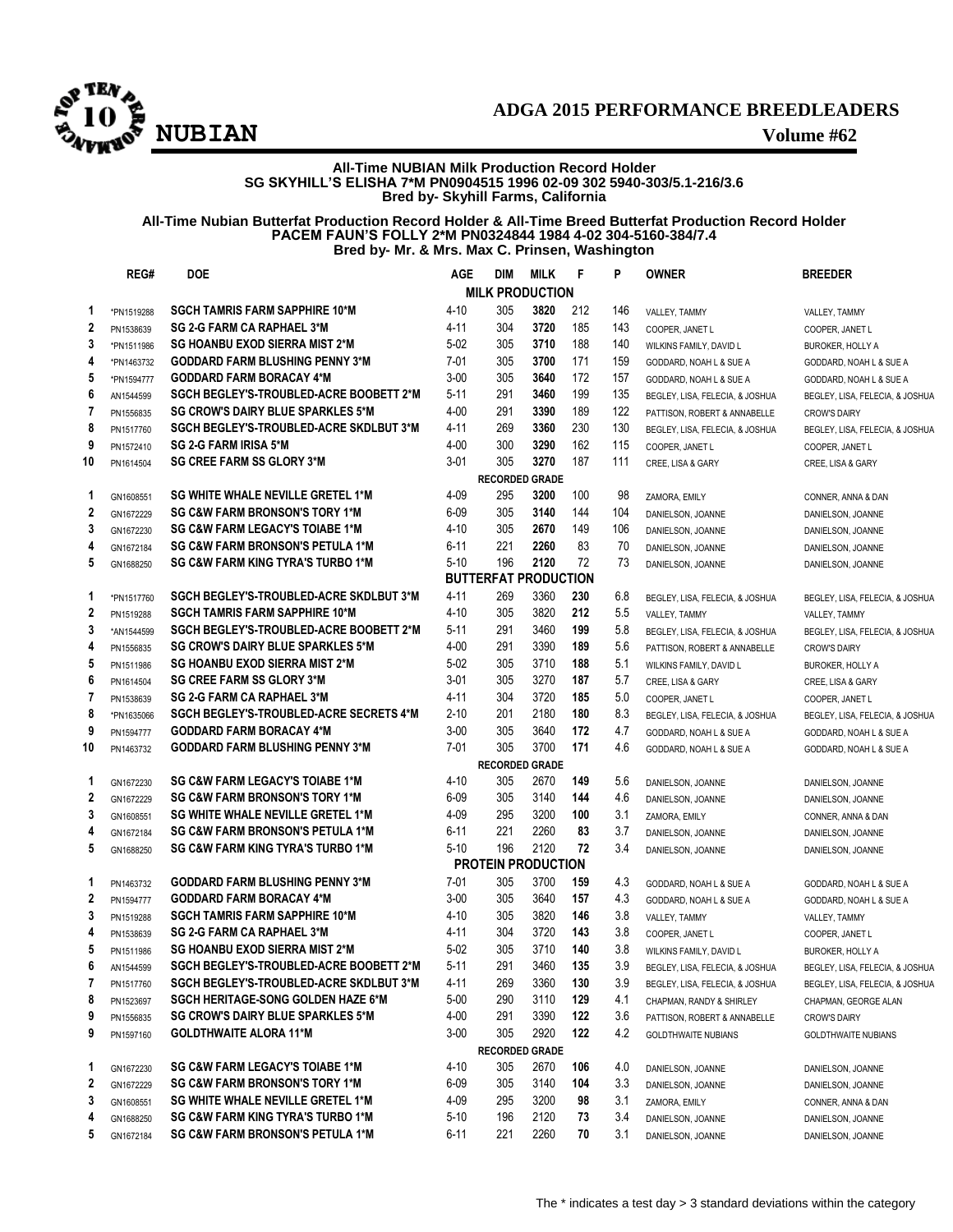

# **ADGA 2015 PERFORMANCE BREEDLEADERS OBERHASLI Volume #62**

## **All-Time OBERHASLI Milk & Butterfat Production Record Holder SGCH CATOICO SUMMER STORN 4\*M PB0935588 1997 03-00 304 4665-234/5.0-135/2.9 Bred by- Sam Midkiff, Texas**

|    | REG#      | <b>DOE</b>                                    | <b>AGE</b> | <b>DIM</b> | <b>MILK</b>            | F   | P   | <b>OWNER</b>            | <b>BREEDER</b>         |
|----|-----------|-----------------------------------------------|------------|------------|------------------------|-----|-----|-------------------------|------------------------|
|    |           |                                               |            |            | <b>MILK PRODUCTION</b> |     |     |                         |                        |
|    | AB1633470 | <b>SG CALOAK BRICTU GALLIARD 2*M</b>          | $1 - 11$   | 305        | 3810                   | 129 | 108 | <b>GLOZER, KITREN</b>   | <b>GLOZER, KITREN</b>  |
| 2  | AB1510712 | <b>SG VANJUST UCNFP AUDIT 1*M</b>             | $4 - 11$   | 305        | 3030                   | 160 | 101 | SARGENT, MELISSA        | GIACHINO, BRANDI C     |
| 3  | AB1549414 | <b>SGCH BRACKETT'S SUNBURST POLLYSUE 11*M</b> | $3 - 11$   | 305        | 2830                   | 132 | 100 | <b>GRINER, BONNIE</b>   | <b>BRACKETT, KIKI</b>  |
| 4  | AB1582594 | <b>GCH VANJUST 3GS CLARITY 3*M</b>            | $3-00$     | 244        | 2740                   | 88  | 72  | WHITHORN, PENNY         | GIACHINO, BRANDI C     |
| 5  | AB1671287 | <b>SG CALOAK QUERCUS ECHO 3*M</b>             | $1 - 00$   | 295        | 2640                   | 90  | 77  | <b>GLOZER, KITREN</b>   | <b>GLOZER, KITREN</b>  |
| 6  | AB1430441 | <b>GCH DEVONSHIRE JR BRIONA 3*M</b>           | 7-09       | 305        | 2620                   | 91  | 64  | KENNELLEY, ELIZABETH D  | KENNELLEY, ELIZABETH D |
|    | AB1555932 | <b>GCH OBER-RIDGE SCOUT'S HONOR 1*M</b>       | $3-10$     | 223        | 2600                   | 80  | 65  | <b>HOLDRIDGE, PAIGE</b> | HOLDRIDGE, PAIGE       |
|    | AB1602903 | <b>GCH HEAVEN'S HOLLOW PRAISE 5*M</b>         | $2 - 11$   | 244        | 2600                   | 76  | 77  | THOMAS WHOMBLE, JILL    | THOMAS WHOMBLE, JILL   |
| 9  | AB1614723 | <b>GCH DEVONSHIRE CAPT MARY CRICKETT 1*M</b>  | $2 - 06$   | 305        | 2570                   | 84  | 66  | KENNELLEY, ELIZABETH D  | KENNELLEY, ELIZABETH D |
| 10 | AB1565464 | <b>SG SWEET NIGHTINGALE CHICORY 1*M</b>       | $4 - 02$   | 231        | 2520                   | 93  | 83  | <b>GLOZER, KITREN</b>   | FRIEDBERG, SHANNON     |
| 10 | AB1602887 | <b>GCH HEAVEN'S HOLLOW MIRANDA 5*M</b>        | $2 - 10$   | 270        | 2520                   | 84  | 85  | THOMAS WHOMBLE, JILL    | THOMAS WHOMBLE, JILL   |

| <b>RECORDED GRADE</b>    |
|--------------------------|
| None Qualifying for 2015 |

# **BUTTERFAT PRODUCTION**

|   | AB1510712 | <b>SG VANJUST UCNFP AUDIT 1*M</b>             | $4 - 11$ | 305 | 3030 | 160 | 5.3 | SARGENT, MELISSA       | GIACHINO, BRANDI C                     |
|---|-----------|-----------------------------------------------|----------|-----|------|-----|-----|------------------------|----------------------------------------|
| 2 | AB1549414 | <b>SGCH BRACKETT'S SUNBURST POLLYSUE 11*M</b> | $3 - 11$ | 305 | 2830 | 132 | 4.7 | <b>GRINER, BONNIE</b>  | <b>BRACKETT, KIKI</b>                  |
| 3 | AB1633470 | <b>SG CALOAK BRICTU GALLIARD 2*M</b>          | 1-11     | 305 | 3810 | 129 | 3.4 | GLOZER, KITREN         | <b>GLOZER, KITREN</b>                  |
| 4 | AB1565464 | <b>SG SWEET NIGHTINGALE CHICORY 1*M</b>       | $4 - 02$ | 231 | 2520 | 93  | 3.7 | <b>GLOZER, KITREN</b>  | FRIEDBERG, SHANNON                     |
| 4 | AB1517728 | <b>SGCH D'TAVERON HRQ MAIA 10*M</b>           | $5-02$   | 305 | 2340 | 93  | 4.0 | KENNELLEY. ELIZABETH D | KENNELLEY, ELIZABETH<br>& WILL PEARSON |
| 6 | AB1430441 | <b>GCH DEVONSHIRE JR BRIONA 3*M</b>           | $7-09$   | 305 | 2620 | 91  | 3.5 | KENNELLEY. ELIZABETH D | KENNELLEY, ELIZABETH D                 |
| 6 | AB1602180 | <b>SG OBER-D'RAINBOW ELI CORALEE 3*M</b>      | $2 - 11$ | 305 | 2310 | 91  | 3.9 | SARGENT, MELISSA       | STRONG FAMILY, JAMES R                 |
| 8 | AB1671287 | <b>SG CALOAK QUERCUS ECHO 3*M</b>             | 1-00     | 295 | 2640 | 90  | 3.4 | <b>GLOZER, KITREN</b>  | <b>GLOZER, KITREN</b>                  |
| 9 | AB1505993 | <b>SG TIVIO FARM OOH WHO DAT 2*M</b>          | $5-00$   | 225 | 2100 | 89  | 4.2 | WHITE, KAYE            | WHITE, KAYE                            |
| 9 | AB1684838 | <b>COPPERLINE DENALI PAEDRA 3*M</b>           | 1-00     | 290 | 2000 | 89  | 4.5 | KIRWAN, CAROLYN        | KIRWAN, CAROLYN                        |

#### **RECORDED GRADE None Qualifying for 2015**

|    |           |                                                |          |     | <b>PROTEIN PRODUCTION</b> |     |     |                        |                        |
|----|-----------|------------------------------------------------|----------|-----|---------------------------|-----|-----|------------------------|------------------------|
|    | AB1633470 | <b>SG CALOAK BRICTU GALLIARD 2*M</b>           | $1 - 11$ | 305 | 3810                      | 108 | 2.8 | <b>GLOZER, KITREN</b>  | <b>GLOZER, KITREN</b>  |
| 2  | AB1510712 | <b>SG VANJUST UCNFP AUDIT 1*M</b>              | $4 - 11$ | 305 | 3030                      | 101 | 3.3 | SARGENT, MELISSA       | GIACHINO, BRANDI C     |
| 3  | AB1549414 | <b>SGCH BRACKETT'S SUNBURST POLLYSUE 11*M</b>  | $3 - 11$ | 305 | 2830                      | 100 | 3.5 | <b>GRINER, BONNIE</b>  | <b>BRACKETT, KIKI</b>  |
| 4  | AB1602887 | <b>GCH HEAVEN'S HOLLOW MIRANDA 5*M</b>         | $2 - 10$ | 270 | 2520                      | 85  | 3.4 | THOMAS WHOMBLE, JILL   | THOMAS WHOMBLE, JILL   |
| 5  | AB1565464 | <b>SG SWEET NIGHTINGALE CHICORY 1*M</b>        | $4 - 02$ | 231 | 2520                      | 83  | 3.3 | <b>GLOZER, KITREN</b>  | FRIEDBERG, SHANNON     |
| 6  | AB1559753 | <b>SGCH HEAVEN'S HOLLOW WHATCHAMACALIT 5*M</b> | $4 - 00$ | 263 | 2250                      | 80  | 3.6 | THOMAS WHOMBLE, JILL   | THOMAS WHOMBLE, JILL   |
|    | AB1671287 | <b>SG CALOAK QUERCUS ECHO 3*M</b>              | $1 - 00$ | 295 | 2640                      | 77  | 2.9 | <b>GLOZER, KITREN</b>  | <b>GLOZER, KITREN</b>  |
|    | AB1602903 | <b>GCH HEAVEN'S HOLLOW PRAISE 5*M</b>          | $2 - 11$ | 244 | 2600                      | 77  | 3.0 | THOMAS WHOMBLE, JILL   | THOMAS WHOMBLE. JILL   |
| 9  | AB1602180 | <b>SG OBER-D'RAINBOW ELI CORALEE 3*M</b>       | $2 - 11$ | 305 | 2310                      | 76  | 3.3 | SARGENT, MELISSA       | STRONG FAMILY, JAMES R |
| 10 | AB1582594 | <b>GCH VANJUST 3GS CLARITY 3*M</b>             | $3 - 00$ | 244 | 2740                      | 72  | 2.6 | <b>WHITHORN, PENNY</b> | GIACHINO, BRANDI C     |

**RECORDED GRADE None Qualifying for 2015**

| 1  | AB1633470 | <b>SG CALOAK BRICTU GALLIARD 2*M</b>           |
|----|-----------|------------------------------------------------|
| 2  | AB1510712 | <b>SG VANJUST UCNFP AUDIT 1*M</b>              |
| 3  | AB1549414 | <b>SGCH BRACKETT'S SUNBURST POLLYSUE 11*M</b>  |
| 4  | AB1602887 | <b>GCH HEAVEN'S HOLLOW MIRANDA 5*M</b>         |
| 5  | AB1565464 | <b>SG SWEET NIGHTINGALE CHICORY 1*M</b>        |
| 6  | AB1559753 | <b>SGCH HEAVEN'S HOLLOW WHATCHAMACALIT 5*N</b> |
| 7  | AB1671287 | <b>SG CALOAK QUERCUS ECHO 3*M</b>              |
| 7  | AB1602903 | <b>GCH HEAVEN'S HOLLOW PRAISE 5*M</b>          |
| 9  | AB1602180 | <b>SG OBER-D'RAINBOW ELI CORALEE 3*M</b>       |
| 10 | AB1582594 | <b>GCH VANJUST 3GS CLARITY 3*M</b>             |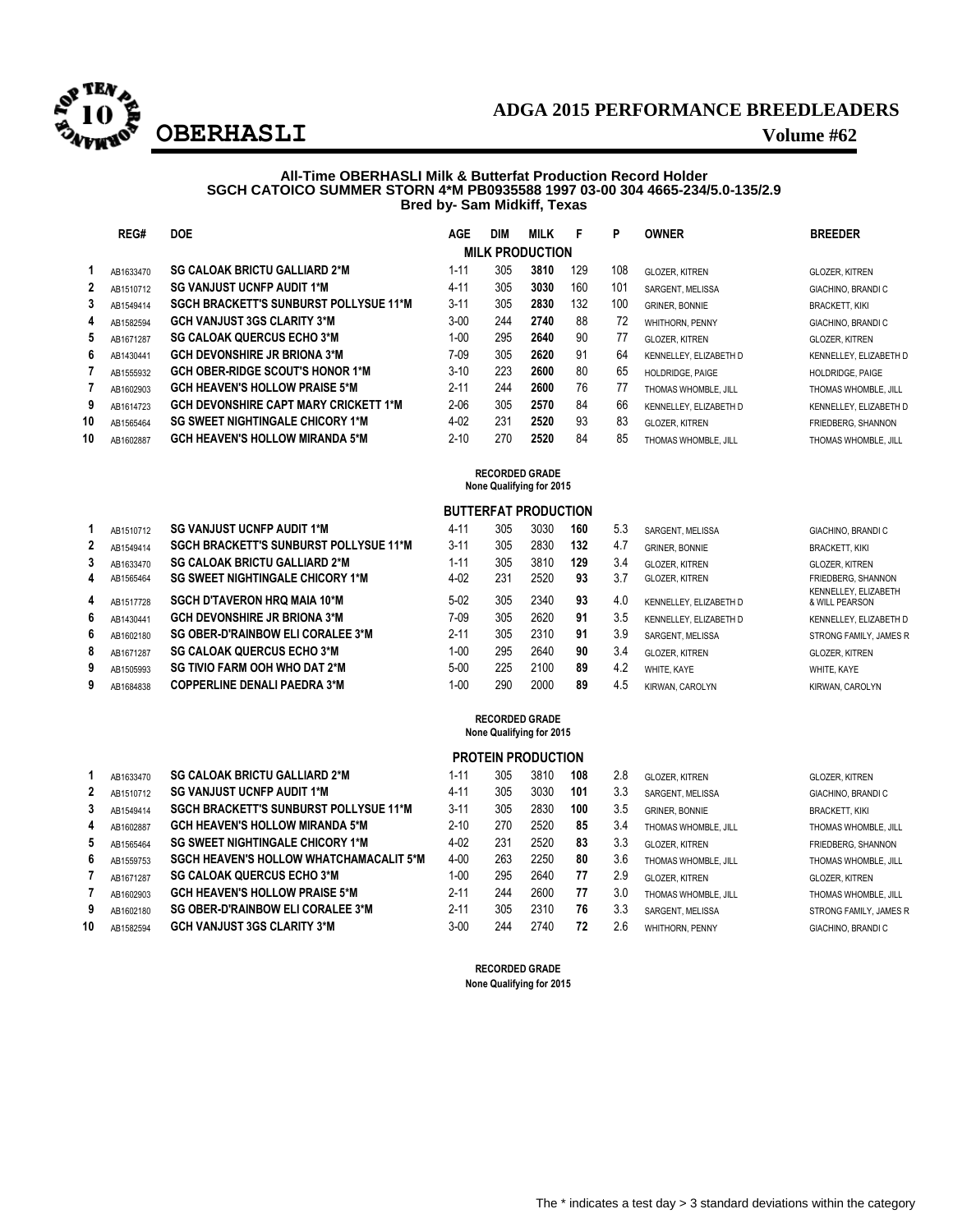

# **ADGA 2015 PERFORMANCE BREEDLEADERS**

## **All-Time SAANEN Milk Production Record Holder JC-REED'S CLOVERHOOF HALEY 2\*M AS0894085 1997 04-00 305 6571-168/2.6-162/2.5 Bred by- John & Colleen Reed, Oregon**

# **All-Time SAANEN Butterfat Production Record Holder SGCH LION'S GATE WMV AFGANISTAN 7\*M AS1440547 2011 3-01 305 6080-255/4.2-193/3.2 Bred by- Paul & Charity Green, Wyoming**

|                | REG#                     | <b>DOE</b>                                  | <b>AGE</b> | DIM                                | MILK | -F  | P   | <b>OWNER</b>                                 | <b>BREEDER</b>                   |
|----------------|--------------------------|---------------------------------------------|------------|------------------------------------|------|-----|-----|----------------------------------------------|----------------------------------|
|                |                          |                                             |            | <b>MILK PRODUCTION</b>             |      |     |     |                                              |                                  |
|                | *AS1546497               | <b>SG STARLET LACE AURIC BIANCHETTA 2*M</b> | $3 - 10$   | 305                                | 5540 | 179 | 160 | CLARKE, REBEKAH                              | CLARKE, REBEKAH                  |
| $\mathbf{2}$   | *AS1598041               | <b>DOUBLE-B-ACRES AC WENDY 9*M</b>          | $2 - 11$   | 305                                | 5050 | 128 | 143 | <b>GOLDIN, CARINE M</b>                      | <b>BECKER, BERNADINE</b>         |
| 3              | *AS1594803               | <b>SG KAPRA VISTA LGI WILLA 9*M</b>         | 4-11       | 305                                | 5020 | 157 | 146 | HAASS, LEE & JEANETTE                        | HAASS. LEE & JEANETTE            |
|                | AS160294                 | <b>SG SHERRY'S BUCKLE HAFWEN 12*M</b>       | $3-01$     | 305                                | 4900 | 188 | 136 | PANUSKA, SHERRY                              | PANUSKA, SHERRY                  |
| 5              | AS1614148                | <b>SG CAPRIKORN ZECRET CUMIN 3*M</b>        | $3 - 00$   | 305                                | 4860 | 141 | 138 | CAPRIKORN FARMS, LLC                         | <b>CAPRIKORN FARMS, LLC</b>      |
| 6              | AS1646415                | <b>SG SHERRY'S SUV IRISH 11*M</b>           | $2 - 01$   | 296                                | 4840 | 155 | 124 | PANUSKA, SHERRY                              | PANUSKA, SHERRY                  |
| 7              | AS1614156                | <b>SGCH CAPRIKORN ZEPPO CASSIOPEIA 3*M</b>  | $2 - 09$   | 305                                | 4700 | 161 | 131 | CAPRIKORN FARMS, LLC                         | CAPRIKORN FARMS, LLC             |
| 8              | *AS1486770               | <b>SG SHERRY'S HOT HELICE 12*M</b>          | $6 - 01$   | 285                                | 4670 | 148 | 122 | PANUSKA, SHERRY                              | PANUSKA, SHERRY                  |
| 9              | AS1607100                | <b>SG SHERRY'S HOT INEZ 11*M</b>            | $2 - 10$   | 292                                | 4660 | 118 | 117 | PANUSKA, SHERRY                              |                                  |
| 10             |                          | <b>SG SHERRY'S VIGO FLORA 10*M</b>          | $2 - 09$   | 305                                | 4650 | 145 | 119 | PANUSKA, SHERRY                              | PANUSKA, SHERRY                  |
|                | AS16071                  |                                             |            | <b>RECORDED GRADE</b>              |      |     |     |                                              | PANUSKA, SHERRY                  |
| $\overline{1}$ |                          | <b>SGCH CAPRIKORN UNKNOWN BILEX 10*M</b>    | 4-00       | 305                                | 4520 | 172 | 138 |                                              |                                  |
|                | GS1618578                | <b>RANEA PICANTE LILLIAN 1*M</b>            | $2 - 11$   | 305                                | 3700 | 95  | 109 | CAPRIKORN FARMS, LLC                         | CAPRIKORN FARMS, LLC             |
| $\mathbf{2}$   | GS1661167                | <b>SGCH CAPRIKORN WEALTH XTORT 2*M</b>      |            | 305                                |      | 113 | 84  | DAVIS DVM, WILLIAM H R                       | DAVIS DVM, WILLIAM H R           |
| 3              | GS1431195                |                                             | 7-10       |                                    | 3110 |     |     | CAPRIKORN FARMS, LLC                         | CAPRIKORN FARMS, LLC             |
| 4              | GS1751369                | WHITE WHALE DEBLIN DEE 1*M                  | $1 - 00$   | 305                                | 3010 | 104 | 91  | CONNER, ANNA & DAN                           | CONNER, ANNA & DAN               |
| 5              | GS1628749                | <b>GCH CAPRIKORN STARBY DILEXINA 11*M</b>   | $2 - 02$   | 305<br><b>BUTTERFAT PRODUCTION</b> | 2810 | 88  | 80  | CAPRIKORN FARMS, LLC                         | CAPRIKORN FARMS, LLC             |
|                |                          |                                             |            |                                    |      |     |     |                                              |                                  |
| 1              | AS1602947                | <b>SG SHERRY'S BUCKLE HAFWEN 12*M</b>       | $3 - 01$   | 305                                | 4900 | 188 | 3.8 | PANUSKA, SHERRY                              | PANUSKA, SHERRY                  |
| $\mathbf{2}$   | AS1546497                | <b>SG STARLET LACE AURIC BIANCHETTA 2*M</b> | $3 - 10$   | 305                                | 5540 | 179 | 3.2 | <b>CLARKE, REBEKAH</b>                       | CLARKE, REBEKAH                  |
| 3              | AS1556970                | <b>SG WHEY-TO-GO TITANIA'S TRILLIUM 2*M</b> | 4-01       | 305                                | 4480 | 171 | 3.8 | O'CONNOR, RITA MAE                           | O'CONNOR, RITA MAE               |
|                | AS1574835                | <b>SGCH LION'S GATE LIGHT TO ASIA 7*M</b>   | $3-09$     | 302                                | 4380 | 167 | 3.8 | WILLIAMS, BRETT & ANGELA                     | WILLIAMS, BRETT & ANGELA         |
| 5              | AS1614156                | <b>SGCH CAPRIKORN ZEPPO CASSIOPEIA 3*M</b>  | $2 - 09$   | 305                                | 4700 | 161 | 3.4 | <b>CAPRIKORN FARMS, LLC</b>                  | <b>CAPRIKORN FARMS, LLC</b>      |
| 6              | AS1594803                | <b>SG KAPRA VISTA LGI WILLA 9*M</b>         | $4 - 11$   | 305                                | 5020 | 157 | 3.1 | HAASS. LEE & JEANETTE                        | HAASS, LEE & JEANETTE            |
| 6.             | AS1614139                | <b>SG CAPRIKORN ZEPPO CZTAR 3*M</b>         | $2 - 11$   | 302                                | 4120 | 157 | 3.8 | CAPRIKORN FARMS, LLC                         | CAPRIKORN FARMS, LLC             |
| 8              | AS1646415                | <b>SG SHERRY'S SUV IRISH 11*M</b>           | $2 - 01$   | 296                                | 4840 | 155 | 3.2 | PANUSKA, SHERRY                              | PANUSKA, SHERRY                  |
| 9              | AS1614165                | <b>SG CAPRIKORN BOSS CALEX2 11*M</b>        | $2 - 10$   | 305                                | 4020 | 154 | 3.8 | CAPRIKORN FARMS, LLC                         | CAPRIKORN FARMS, LLC             |
| 10             | AS1563623                | <b>SHERRY'S HOT CHILI 12*M</b>              | $3-07$     | 305                                | 4440 | 151 | 3.4 | PANUSKA, SHERRY                              | PANUSKA, SHERRY                  |
|                |                          |                                             |            | <b>RECORDED GRADE</b>              |      |     |     |                                              |                                  |
| 1              | GS1618578                | <b>SGCH CAPRIKORN UNKNOWN BILEX 10*M</b>    | 4-00       | 305                                | 4520 | 172 | 3.8 | CAPRIKORN FARMS, LLC                         | CAPRIKORN FARMS, LLC             |
| $\mathbf{2}$   | GS1431195                | <b>SGCH CAPRIKORN WEALTH XTORT 2*M</b>      | $7 - 10$   | 305                                | 3110 | 113 | 3.6 | CAPRIKORN FARMS, LLC                         | CAPRIKORN FARMS, LLC             |
| 3              | GS1751369                | WHITE WHALE DEBLIN DEE 1*M                  | $1 - 00$   | 305                                | 3010 | 104 | 3.5 | CONNER, ANNA & DAN                           | CONNER, ANNA & DAN               |
| 4              | GS1661167                | <b>RANEA PICANTE LILLIAN 1*M</b>            | $2 - 11$   | 305                                | 3700 | 95  | 2.6 | DAVIS DVM, WILLIAM H R                       | DAVIS DVM, WILLIAM H R           |
| 5              | GS1628749                | <b>GCH CAPRIKORN STARBY DILEXINA 11*M</b>   | $2 - 02$   | 305                                | 2810 | 88  | 3.1 | <b>CAPRIKORN FARMS, LLC</b>                  | CAPRIKORN FARMS, LLC             |
|                |                          |                                             |            |                                    |      |     |     |                                              |                                  |
|                |                          |                                             |            | <b>PROTEIN PRODUCTION</b>          |      |     |     |                                              |                                  |
| 1              | AS1546497                | <b>SG STARLET LACE AURIC BIANCHETTA 2*M</b> | $3-10$     | 305                                | 5540 | 160 | 2.9 | CLARKE, REBEKAH                              | <b>CLARKE, REBEKAH</b>           |
| $\mathbf{2}$   | AS1594803                | SG KAPRA VISTA LGI WILLA 9*M                | 4-11       | 305                                | 5020 | 146 | 2.9 | HAASS, LEE & JEANETTE                        | HAASS. LEE & JEANETTE            |
| 3              | AS1598041                | <b>DOUBLE-B-ACRES AC WENDY 9*M</b>          | $2 - 11$   | 305                                | 5050 | 143 | 2.8 | <b>GOLDIN, CARINE M</b>                      | <b>BECKER, BERNADINE</b>         |
| 4              | AS1614148                | <b>SG CAPRIKORN ZECRET CUMIN 3*M</b>        | $3 - 00$   | 305                                | 4860 | 138 | 2.8 | CAPRIKORN FARMS, LLC                         | <b>CAPRIKORN FARMS, LLC</b>      |
| 5.             | AS1602947                | <b>SG SHERRY'S BUCKLE HAFWEN 12*M</b>       | $3-01$     | 305                                | 4900 | 136 | 2.8 | PANUSKA, SHERRY                              | PANUSKA, SHERRY                  |
| 6              | AS1556970                | SG WHEY-TO-GO TITANIA'S TRILLIUM 2*M        | 4-01       | 305                                | 4480 | 133 | 3.0 | O'CONNOR, RITA MAE                           | O'CONNOR, RITA MAE               |
| $\mathbf{7}$   | AS1633654                | <b>SG LION'S GATE DRKG AFRICA 6*M</b>       | $2 - 00$   | 303                                | 4200 | 132 | 3.1 | WILLIAMS, BRETT & ANGELA                     | <b>GREEN, PAUL &amp; CHARITY</b> |
| 8              | AS1614156                | <b>SGCH CAPRIKORN ZEPPO CASSIOPEIA 3*M</b>  | $2 - 09$   | 305                                | 4700 | 131 | 2.8 | CAPRIKORN FARMS, LLC                         | CAPRIKORN FARMS, LLC             |
|                | 9 AS1594801              | <b>SG KAPRA VISTA LGI WASHONE 9*M</b>       | $5-01$     | 305                                | 4570 | 126 | 2.8 | HAASS, LEE & JEANETTE                        | HAASS, LEE & JEANETTE            |
| 10             | AS1646415                | <b>SG SHERRY'S SUV IRISH 11*M</b>           | $2 - 01$   | 296                                | 4840 | 124 | 2.6 | PANUSKA, SHERRY                              | PANUSKA, SHERRY                  |
| 10             | AS1486773                | <b>SG SHERRY'S TSM HERA 11*M</b>            | $5 - 08$   | 305                                | 4640 | 124 | 2.7 | PANUSKA, SHERRY                              | PANUSKA, SHERRY                  |
|                |                          |                                             |            | <b>RECORDED GRADE</b>              |      |     |     |                                              |                                  |
| 1              | GS1618578                | <b>SGCH CAPRIKORN UNKNOWN BILEX 10*M</b>    | 4-00       | 305                                | 4520 | 138 | 3.1 | CAPRIKORN FARMS, LLC                         | CAPRIKORN FARMS, LLC             |
| $\mathbf{2}$   | GS1661167                | RANEA PICANTE LILLIAN 1*M                   | $2 - 11$   | 305                                | 3700 | 109 | 2.9 | DAVIS DVM, WILLIAM H R                       | DAVIS DVM, WILLIAM H R           |
| 3              | GS1751369                | <b>WHITE WHALE DEBLIN DEE 1*M</b>           | $1-00$     | 305                                | 3010 | 91  | 3.0 | CONNER, ANNA & DAN                           | CONNER, ANNA & DAN               |
| 4              |                          | <b>SGCH CAPRIKORN WEALTH XTORT 2*M</b>      | 7-10       | 305                                | 3110 | 84  | 2.7 |                                              |                                  |
|                | GS1431195<br>5 GS1628749 | <b>GCH CAPRIKORN STARBY DILEXINA 11*M</b>   | $2 - 02$   | 305                                | 2810 | 80  | 2.8 | CAPRIKORN FARMS, LLC<br>CAPRIKORN FARMS, LLC | CAPRIKORN FARMS, LLC             |
|                |                          |                                             |            |                                    |      |     |     |                                              | CAPRIKORN FARMS, LLC             |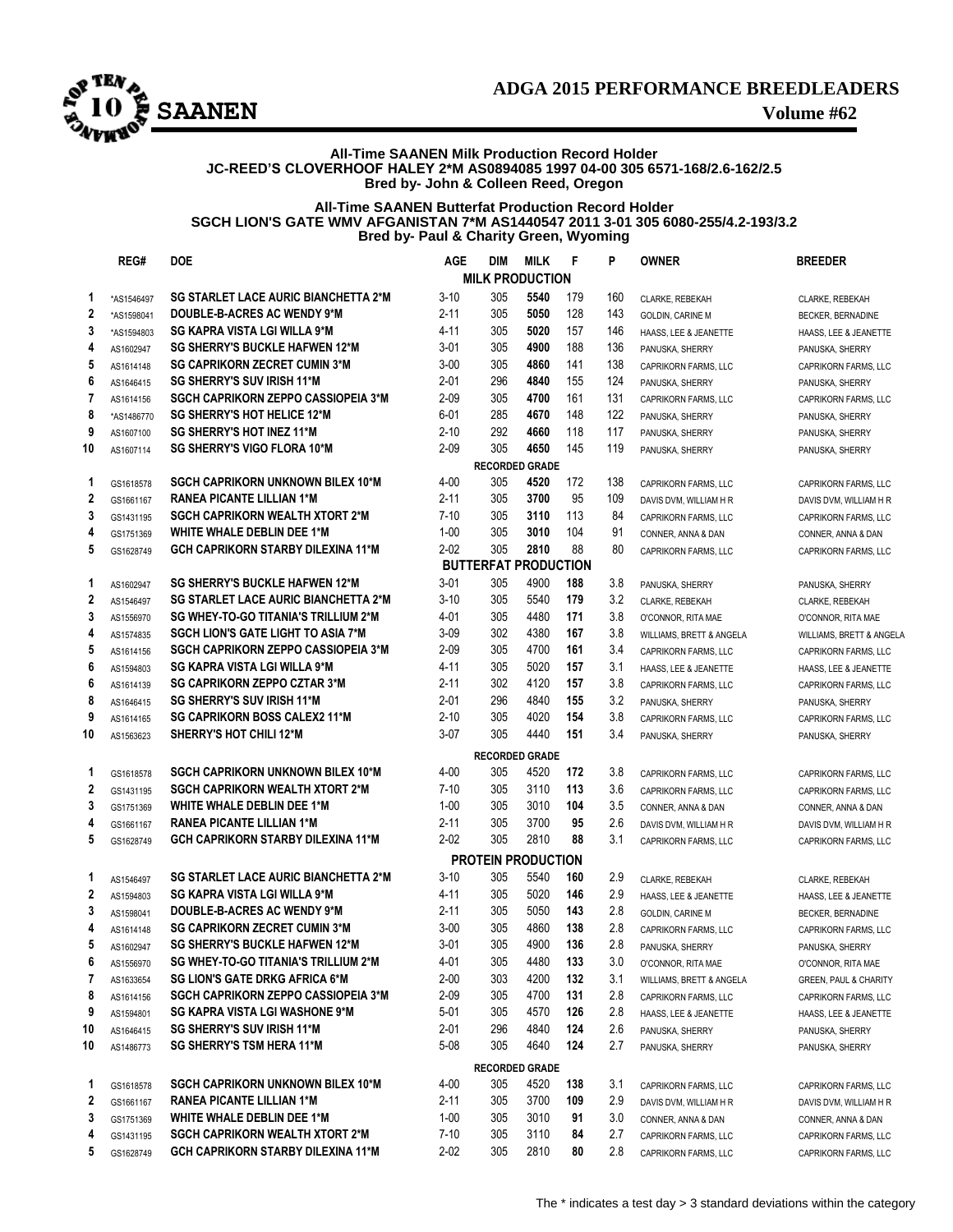

## **All-Time SABLE Milk Production Record Holder SG JOASH PBB CHOCOLATE TRIFFLE 12\*M AC1550486 2013 2-01 305 4300-149/3.5-116/2.7 Bred by- Elsie K. Hausman, Washington**

# **All-Time SABLE Butterfat Production Record Holder SG JOASH PBB CHOCOLATE TRIFFLE 12\*M AC1550486 2013 2-01 305 4300-149/3.5-116/2.7 Bred by- Elsie K. Hausman, Washington**

|    | REG#      | <b>DOE</b>                                      | AGE      | DIM | <b>MILK</b>            | F   | P   | <b>OWNER</b>                | <b>BREEDER</b>      |
|----|-----------|-------------------------------------------------|----------|-----|------------------------|-----|-----|-----------------------------|---------------------|
|    |           |                                                 |          |     |                        |     |     |                             |                     |
|    |           |                                                 |          |     | <b>MILK PRODUCTION</b> |     |     |                             |                     |
|    | AC1552943 | <b>SGCH KLISSE'S NSNNCATASTROPHEOFHOPE 6*M</b>  | $4 - 01$ | 298 | 3840                   | 140 | 101 | FOSTER. KLISSE              | FOSTER, KLISSE      |
| 2  | AC1492605 | <b>GCH TALACHE'S SENECA 7*M</b>                 | $5-08$   | 305 | 3770                   | 87  | 91  | LLOYD, SHANNAN              | LLOYD, SHANNAN      |
| 3  | AC1602968 | <b>GCH KLISSE'S KOOH FIFTH AVENUE 11*M</b>      | $2 - 10$ | 305 | 3740                   | 97  | 93  | LLOYD, SHANNAN              | FOSTER, KLISSE      |
| 4  | AC1569414 | <b>SG SHERRY'S CFM EMBER 12*M</b>               | 3-06     | 305 | 3670                   | 116 | 91  | PANUSKA, SHERRY             | PANUSKA, SHERRY     |
| 5  | AC1607113 | <b>GCH SHERRY'S TZAVIER SCORCH 13*M</b>         | $2 - 10$ | 305 | 3480                   | 116 | 93  | PANUSKA, SHERRY             | PANUSKA, SHERRY     |
| 6  | AC1520958 | <b>TALACHE'S SELMA 8*M</b>                      | 4:08     | 291 | 3230                   | 103 | 85  | FEASTER-EYTCHISON. KENNON D | LLOYD, SHANNAN      |
|    | AC1552940 | <b>SGCH KLISSE'S NSNN CHOCOLATECRINKLE 10*M</b> | $4 - 00$ | 305 | 3070                   | 108 | 85  | JOHNSON, GWEN               | FOSTER, KLISSE      |
| 8  | AC1457685 | <b>SGCH TALACHE'S SOTO 7*M</b>                  | 7-08     | 305 | 2850                   | 65  | 66  | LLOYD, SHANNAN              | LLOYD, SHANNAN      |
| 9  | AC1645615 | <b>SG SHERRY'S TEMPLE SINGE 12*M</b>            | $2 - 00$ | 283 | 2790                   | 73  | 72  | PANUSKA, SHERRY             | PANUSKA, SHERRY     |
| 10 | AC1610210 | <b>KLISSE'S KD JUDITH 4*M</b>                   | 2:10     | 305 | 2750                   | 91  | 80  | <b>FOSTER, CARY</b>         | <b>FOSTER, CARY</b> |
|    |           |                                                 |          |     |                        |     |     |                             |                     |

| <b>BUTTERFAT PRODUCTION</b><br>3.6<br>3840<br>298<br><b>SGCH KLISSE'S NSNNCATASTROPHEOFHOPE 6*M</b><br>$4 - 01$<br>140<br>FOSTER. KLISSE<br>AC1552943<br>305<br>3670<br>3.2<br>$3-06$<br>116<br>$\mathbf{2}$<br><b>SG SHERRY'S CFM EMBER 12*M</b><br>AC1569414<br>PANUSKA, SHERRY<br>305<br>$2 - 10$<br>3480<br>116<br>3.3<br>2<br><b>GCH SHERRY'S TZAVIER SCORCH 13*M</b><br>AC1607113<br>PANUSKA, SHERRY<br>305<br>3070<br>3.5<br>$4 - 00$<br>108<br><b>SGCH KLISSE'S NSNN CHOCOLATECRINKLE 10*M</b><br>4<br>AC1552940<br>JOHNSON, GWEN |                       |
|-------------------------------------------------------------------------------------------------------------------------------------------------------------------------------------------------------------------------------------------------------------------------------------------------------------------------------------------------------------------------------------------------------------------------------------------------------------------------------------------------------------------------------------------|-----------------------|
|                                                                                                                                                                                                                                                                                                                                                                                                                                                                                                                                           |                       |
|                                                                                                                                                                                                                                                                                                                                                                                                                                                                                                                                           | <b>FOSTER, KLISSE</b> |
|                                                                                                                                                                                                                                                                                                                                                                                                                                                                                                                                           | PANUSKA, SHERRY       |
|                                                                                                                                                                                                                                                                                                                                                                                                                                                                                                                                           | PANUSKA, SHERRY       |
|                                                                                                                                                                                                                                                                                                                                                                                                                                                                                                                                           | FOSTER, KLISSE        |
| 291<br>3230<br>3.2<br>4:08<br>103<br><b>TALACHE'S SELMA 8*M</b><br>5<br>AC1520958<br>FEASTER-EYTCHISON, KENNON D                                                                                                                                                                                                                                                                                                                                                                                                                          | LLOYD, SHANNAN        |
| 305<br>2.6<br>$2 - 10$<br>3740<br>97<br><b>GCH KLISSE'S KOOH FIFTH AVENUE 11*M</b><br>6<br>AC1602968<br>LLOYD, SHANNAN                                                                                                                                                                                                                                                                                                                                                                                                                    | <b>FOSTER, KLISSE</b> |
| 305<br>2750<br>3.3<br>$2 - 10$<br>91<br><b>GCH KLISSE'S KD JUDITH 4*M</b><br>FOSTER, CARY<br>AC1610210                                                                                                                                                                                                                                                                                                                                                                                                                                    | FOSTER, CARY          |
| $3 - 01$<br>256<br>2310<br>3.9<br>89<br>8<br><b>KLISSE'S KOOH MISTLETOE BERRY 8*M</b><br>AC1610166<br>FOSTER, CARY                                                                                                                                                                                                                                                                                                                                                                                                                        | FOSTER, CARY          |
| 295<br>$1 - 11$<br>2500<br>3.5<br>88<br>9<br><b>SGCH KLISSE'S KPOH SALOME 5*M</b><br>AC1645685<br>FOSTER, CARY                                                                                                                                                                                                                                                                                                                                                                                                                            | FOSTER, CARY          |
| 305<br>3770<br>87<br>2.3<br>$5 - 08$<br>10<br><b>GCH TALACHE'S SENECA 7*M</b><br>AC1492605<br>LLOYD, SHANNAN                                                                                                                                                                                                                                                                                                                                                                                                                              | LLOYD, SHANNAN        |

|    |           |                                                 |          |     | <b>RECORDED GRADE</b><br>None Qualifying for 2015 |     |     |                             |                       |
|----|-----------|-------------------------------------------------|----------|-----|---------------------------------------------------|-----|-----|-----------------------------|-----------------------|
|    |           |                                                 |          |     | <b>PROTEIN PRODUCTION</b>                         |     |     |                             |                       |
|    | AC1552943 | <b>SGCH KLISSE'S NSNNCATASTROPHEOFHOPE 6*M</b>  | $4 - 01$ | 298 | 3840                                              | 101 | 2.6 | FOSTER, KLISSE              | <b>FOSTER, KLISSE</b> |
| 2  | AC1602968 | <b>GCH KLISSE'S KOOH FIFTH AVENUE 11*M</b>      | $2 - 10$ | 305 | 3740                                              | 93  | 2.5 | LLOYD, SHANNAN              | FOSTER, KLISSE        |
| 2  | AC1607113 | <b>GCH SHERRY'S TZAVIER SCORCH 13*M</b>         | $2 - 10$ | 305 | 3480                                              | 93  | 2.7 | PANUSKA, SHERRY             | PANUSKA, SHERRY       |
| 4  | AC1492605 | <b>GCH TALACHE'S SENECA 7*M</b>                 | $5-08$   | 305 | 3770                                              | 91  | 2.4 | LLOYD, SHANNAN              | LLOYD, SHANNAN        |
| 4  | AC1569414 | <b>SG SHERRY'S CFM EMBER 12*M</b>               | $3-06$   | 305 | 3670                                              | 91  | 2.5 | PANUSKA, SHERRY             | PANUSKA, SHERRY       |
| 6  | AC1520958 | TALACHE'S SELMA 8*M                             | 4:08     | 291 | 3230                                              | 85  | 2.6 | FEASTER-EYTCHISON. KENNON D | LLOYD, SHANNAN        |
| 6  | AC1552940 | <b>SGCH KLISSE'S NSNN CHOCOLATECRINKLE 10*M</b> | $4 - 00$ | 305 | 3070                                              | 85  | 2.8 | JOHNSON, GWEN               | FOSTER, KLISSE        |
| 8  | AC1610210 | <b>GCH KLISSE'S KD JUDITH 4*M</b>               | $2 - 10$ | 305 | 2750                                              | 80  | 2.9 | FOSTER, CARY                | <b>FOSTER, CARY</b>   |
| 9  | AC1530442 | <b>SG SHERRY'S HOTSPUR KITTEN 12*M</b>          | $4 - 07$ | 271 | 2500                                              | 74  | 3.0 | PANUSKA, SHERRY             | PANUSKA, SHERRY       |
| 10 | AC1645615 | <b>SG SHERRY'S TEMPLE SINGE 12*M</b>            | $2 - 00$ | 283 | 2790                                              | 72  | 2.6 | PANUSKA, SHERRY             | PANUSKA, SHERRY       |
| 10 | AC1645685 | <b>SGCH KLISSE'S KPOH SALOME 5*M</b>            | $1 - 11$ | 295 | 2500                                              | 72  | 2.9 | <b>FOSTER, CARY</b>         | <b>FOSTER, CARY</b>   |

**RECORDED GRADE None Qualifying for 2015**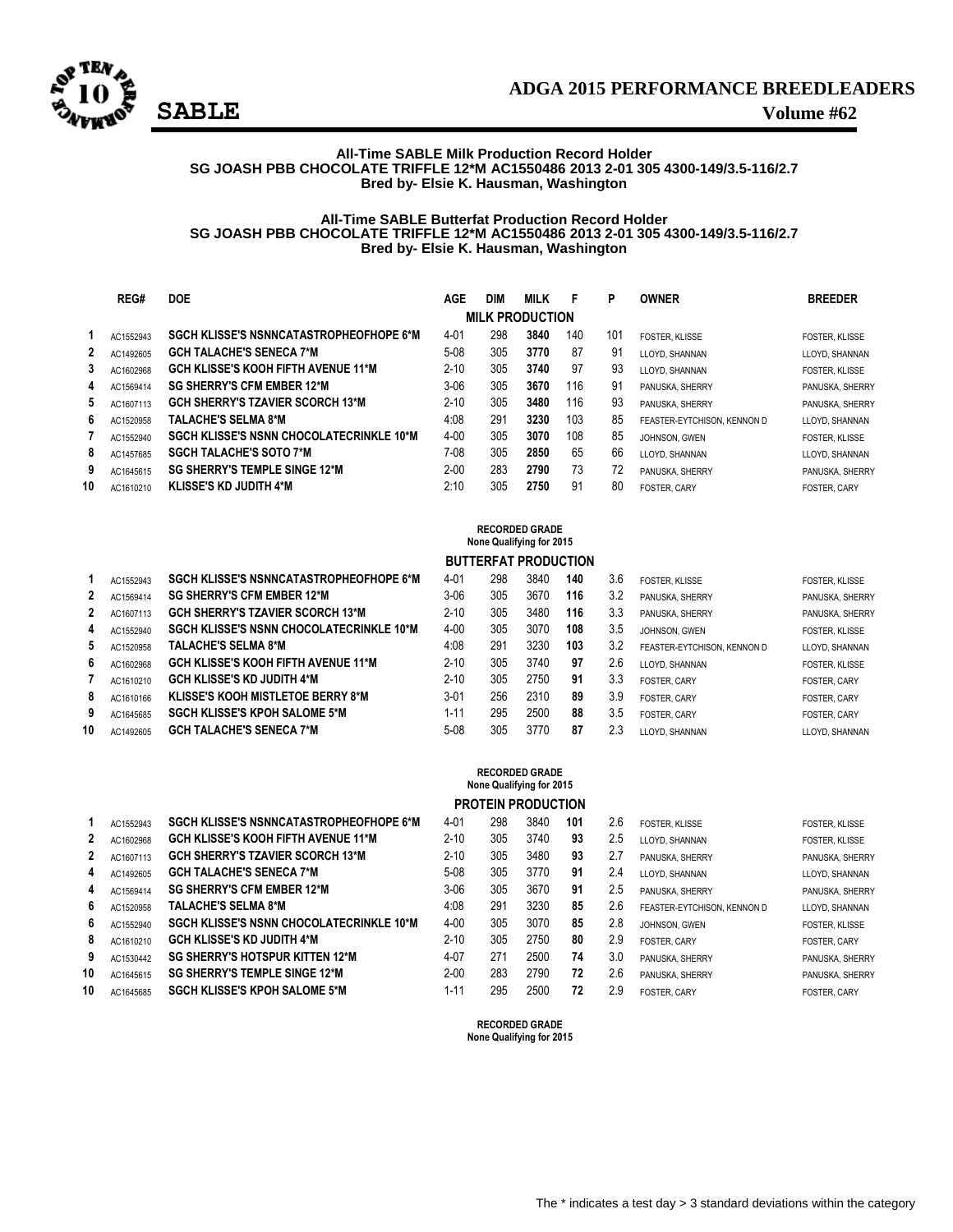

# **ADGA 2015 PERFORMANCE BREED LEADERS ADGA 2015 PERFORMANCE BREED LEADERS**<br>**10 Property Burgest 2015 PERFORMANCE BREED LEADERS**

## **All-Time TOGGENBURG Milk & Butterfat Production Record Holder SGCH WESTERN-ACRES ZEPHYR ROSEMARY 4\*M AT0926741 1997 03-01 305 7965-312/3.9-240/3.0 Bred by- Katrina Kay Western, Texas**

|    | REG#                                              | <b>DOE</b>                            | AGE      | <b>DIM</b> | <b>MILK</b>            | F   | P   | <b>OWNER</b>           | <b>BREEDER</b>         |  |  |
|----|---------------------------------------------------|---------------------------------------|----------|------------|------------------------|-----|-----|------------------------|------------------------|--|--|
|    |                                                   |                                       |          |            | <b>MILK PRODUCTION</b> |     |     |                        |                        |  |  |
| 1  | PT1594286                                         | SGCH ACORN RIDGE NAKT KRIMSON 2*M     | $2 - 10$ | 305        | 3900                   | 125 | 111 | PUTERBAUGH, JASON      | PUTERBAUGH, JASON      |  |  |
| 2  | AT1645431                                         | <b>BAR XX LEGACY LYNETTE 2*M</b>      | $3 - 10$ | 305        | 3860                   | 110 | 94  | CARDOZA. JOHN & LESLIE | CARDOZA, RENEE         |  |  |
| 3  | AT1563573                                         | <b>SG ROWE'S RANIER FLORA II 9*M</b>  | $3 - 10$ | 305        | 3730                   | 116 | 102 | ROWE DVM. JOAN DEAN    | ROWE DVM, JOAN DEAN    |  |  |
| 4  | AT1597055                                         | <b>BAR XX RILEY MELINDA 10*M</b>      | $4 - 00$ | 305        | 3630                   | 96  | 93  | CARDOZA, RENEE         | CARDOZA, RENEE         |  |  |
| 5  | AT1608986                                         | <b>SGCH BAR XX RILEY FRANCINE 9*M</b> | $3 - 00$ | 305        | 3610                   | 91  | 90  | CARDOZA. JOHN & LESLIE | CARDOZA, JOHN & LESLIE |  |  |
| 6  | AT1656456                                         | <b>GCH BAR XX TYLER ROXANNE 3*M</b>   | $1 - 10$ | 305        | 3510                   | 88  | 90  | CARDOZA, RENEE         | CARDOZA, RENEE         |  |  |
| 7  | AT1602426                                         | <b>COPPERLINE JACKSON JERICA 2*M</b>  | $2 - 11$ | 305        | 3420                   | 112 | 83  | KIRWAN, CAROLYN        | KIRWAN, CAROLYN        |  |  |
| 8  | AT1657070                                         | <b>BAR XX DIABLO MELODY 11*M</b>      | $1 - 10$ | 305        | 3270                   | 75  | 82  | CARDOZA, RENEE         | CARDOZA, RENEE         |  |  |
| 9  | AT1609825                                         | <b>BAR XX RILEY DANIELLE 6*M</b>      | $3 - 01$ | 305        | 3260                   | 91  | 79  | CARDOZA, RENEE         | CARDOZA, RENEE         |  |  |
| 10 | AT1550901                                         | <b>GCH BAR XX RILEY ROXY 2*M</b>      | $4 - 11$ | 305        | 3210                   | 81  | 89  | CARDOZA. JOHN & LESLIE | CARDOZA, RENEE         |  |  |
|    | <b>RECORDED GRADE</b><br>None Qualifying for 2015 |                                       |          |            |                        |     |     |                        |                        |  |  |
|    | <b>BUTTERFAT PRODUCTION</b>                       |                                       |          |            |                        |     |     |                        |                        |  |  |

| 1            | PT1594286 | <b>SGCH ACORN RIDGE NAKT KRIMSON 2*M</b> |
|--------------|-----------|------------------------------------------|
| $\mathbf{2}$ | AT1563573 | <b>SG ROWE'S RANIER FLORA II 9*M</b>     |
| 3            | AT1602426 | <b>COPPERLINE JACKSON JERICA 2*M</b>     |
| 4            | AT1645431 | <b>BAR XX LEGACY LYNETTE 2*M</b>         |
| 5            | PT1648791 | <b>SG WHISPERING*HOPE R TIFFANY 4*M</b>  |
| 6            | PT1530546 | ROBLA'S TACO LEILANI 12*M                |
| 7            | AT1550156 | <b>GCH BAR XX MARKSMAN DIAMOND 5*M</b>   |
| 8            | AT1597055 | <b>BAR XX RILEY MELINDA 10*M</b>         |
| 9            | AT1608986 | <b>SGCH BAR XX RILEY FRANCINE 9*M</b>    |
| 9            | AT1609825 | <b>BAR XX RILEY DANIELLE 6*M</b>         |

| AT1563573 | <b>SG ROWE'S RANIER FLORA II 9*M</b>    |
|-----------|-----------------------------------------|
| AT1602426 | <b>COPPERLINE JACKSON JERICA 2*M</b>    |
| AT1645431 | <b>BAR XX LEGACY LYNETTE 2*M</b>        |
| PT1648791 | <b>SG WHISPERING*HOPE R TIFFANY 4*M</b> |
| PT1530546 | <b>ROBLA'S TACO LEILANI 12*M</b>        |
| AT1550156 | GCH BAR XX MARKSMAN DIAMOND 5*M         |
| AT1597055 | <b>BAR XX RILEY MELINDA 10*M</b>        |
| AT1608986 | <b>SGCH BAR XX RILEY FRANCINE 9*M</b>   |
| AT1609825 | <b>BAR XX RILEY DANIELLE 6*M</b>        |
|           |                                         |

| 1 | PT1594286 | <b>SGCH ACORN RIDGE NAKT KRIMSON 2*M</b> |
|---|-----------|------------------------------------------|
| 2 | AT1563573 | <b>SG ROWE'S RANIER FLORA II 9*M</b>     |
| 3 | AT1645431 | <b>BAR XX LEGACY LYNETTE 2*M</b>         |
| 4 | AT1597055 | BAR XX RILEY MELINDA 10*M                |
| 5 | AT1608986 | <b>SGCH BAR XX RILEY FRANCINE 9*M</b>    |
| 5 | AT1656456 | <b>GCH BAR XX TYLER ROXANNE 3*M</b>      |
| 7 | PT1530546 | ROBLA'S TACO LEILANI 12*M                |
| 7 | AT1550901 | <b>GCH BAR XX RILEY ROXY 2*M</b>         |
| 9 | AT1550156 | GCH BAR XX MARKSMAN DIAMOND 5*M          |

| PT1594286 | SGCH ACORN RIDGE NAKT KRIMSON 2*M      | $2 - 10$ | 305 | 3900 | 125 | 3.2 | PUTERBAUGH, JASON              | PUTERBAUGH, JASON              |
|-----------|----------------------------------------|----------|-----|------|-----|-----|--------------------------------|--------------------------------|
| AT1563573 | <b>SG ROWE'S RANIER FLORA II 9*M</b>   | $3 - 10$ | 305 | 3730 | 116 | 3.1 | ROWE DVM. JOAN DEAN            | ROWE DVM. JOAN DEAN            |
| AT1602426 | <b>COPPERLINE JACKSON JERICA 2*M</b>   | $2 - 11$ | 305 | 3420 | 112 | 3.3 | KIRWAN, CAROLYN                | KIRWAN, CAROLYN                |
| AT1645431 | <b>BAR XX LEGACY LYNETTE 2*M</b>       | $3 - 10$ | 305 | 3860 | 110 | 2.8 | CARDOZA, JOHN & LESLIE         | CARDOZA, RENEE                 |
| PT1648791 | SG WHISPERING*HOPE R TIFFANY 4*M       | 1-09     | 305 | 2870 | 104 | 3.6 | BURGESS-NELSON, EVELINA EILEEN | BURGESS-NELSON, EVELINA EILEEN |
| PT1530546 | ROBLA'S TACO LEILANI 12*M              | $5 - 00$ | 305 | 3060 | 101 | 3.3 | BURGESS-GOODRIDGE, MARILYN     | BURGESS-GOODRIDGE, MARILYN     |
| AT1550156 | <b>GCH BAR XX MARKSMAN DIAMOND 5*M</b> | $5 - 00$ | 291 | 3160 | 98  | 3.1 | CARDOZA, JOHN & LESLIE         | CARDOZA, RENEE                 |
| AT1597055 | <b>BAR XX RILEY MELINDA 10*M</b>       | $4 - 00$ | 305 | 3630 | 96  | 2.6 | CARDOZA, RENEE                 | CARDOZA, RENEE                 |
| AT1608986 | <b>SGCH BAR XX RILEY FRANCINE 9*M</b>  | $3 - 00$ | 305 | 3610 | 91  | 2.5 | CARDOZA, JOHN & LESLIE         | CARDOZA, JOHN & LESLIE         |
| AT1609825 | <b>BAR XX RILEY DANIELLE 6*M</b>       | $3 - 01$ | 305 | 3260 | 91  | 2.8 | CARDOZA, RENEE                 | CARDOZA, RENEE                 |
|           |                                        |          |     |      |     |     |                                |                                |

#### **RECORDED GRADE None Qualifying for 2015**

# **PROTEIN PRODUCTION**

| PT1594286 | <b>SGCH ACORN RIDGE NAKT KRIMSON 2*M</b> | $2 - 10$ | 305 | 3900 | 111 | 2.8 | PUTERBAUGH, JASON          | PUTERBAUGH, JASON          |
|-----------|------------------------------------------|----------|-----|------|-----|-----|----------------------------|----------------------------|
| AT1563573 | SG ROWE'S RANIER FLORA II 9*M            | $3 - 10$ | 305 | 3730 | 102 | 2.7 | ROWE DVM. JOAN DEAN        | ROWE DVM, JOAN DEAN        |
| AT1645431 | <b>BAR XX LEGACY LYNETTE 2*M</b>         | $3 - 10$ | 305 | 3860 | 94  | 2.4 | CARDOZA, JOHN & LESLIE     | CARDOZA, RENEE             |
| AT1597055 | <b>BAR XX RILEY MELINDA 10*M</b>         | $4 - 00$ | 305 | 3630 | 93  | 2.6 | CARDOZA, RENEE             | CARDOZA, RENEE             |
| AT1608986 | <b>SGCH BAR XX RILEY FRANCINE 9*M</b>    | $3 - 00$ | 305 | 3610 | 90  | 2.5 | CARDOZA, JOHN & LESLIE     | CARDOZA, JOHN & LESLIE     |
| AT1656456 | <b>GCH BAR XX TYLER ROXANNE 3*M</b>      | 1-10     | 305 | 3510 | 90  | 2.6 | CARDOZA, RENEE             | CARDOZA, RENEE             |
| PT1530546 | <b>ROBLA'S TACO LEILANI 12*M</b>         | $5 - 00$ | 305 | 3060 | 90  | 2.9 | BURGESS-GOODRIDGE, MARILYN | BURGESS-GOODRIDGE, MARILYN |
| AT1550901 | <b>GCH BAR XX RILEY ROXY 2*M</b>         | $4 - 11$ | 305 | 3210 | 89  | 2.8 | CARDOZA, JOHN & LESLIE     | CARDOZA, RENEE             |
| AT1550156 | <b>GCH BAR XX MARKSMAN DIAMOND 5*M</b>   | $5 - 00$ | 291 | 3160 | 88  | 2.8 | CARDOZA, JOHN & LESLIE     | CARDOZA, RENEE             |
| AT1602426 | <b>COPPERLINE JACKSON JERICA 2*M</b>     | $2 - 11$ | 305 | 3420 | 83  | 2.4 | KIRWAN, CAROLYN            | KIRWAN, CAROLYN            |

 **RECORDED GRADE None Qualifying for 2015**